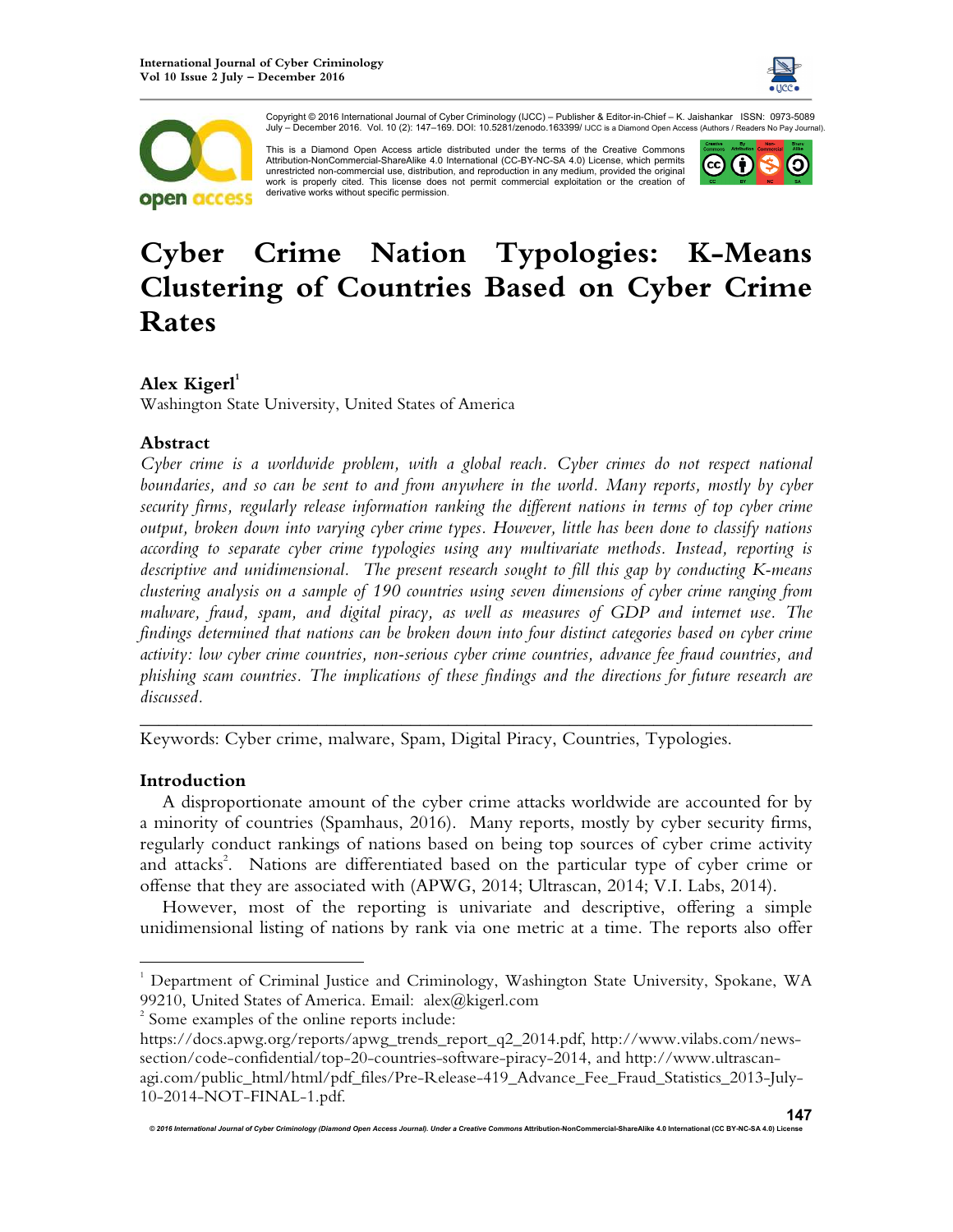little in the way of also ranking nations in the context of non-cyber crime variables, such as economic and technological metrics at the national level. There have been some multivariate macro-level cyber crime studies at the national level, which seek to identify inferential predictors of cyber crime rates between nations (Kigerl, 2013; 2016).

Among some of the multivariate studies conducted, the degree of internet connectivity within a nation has been found to consistently predict higher levels of multiple cyber crime types, including fraud, malware, spam, and digital piracy (Kigerl, 2013; 2016). Nations that are the source of spam and digital piracy are also more likely to be wealthier countries, measured in the form of a nation's gross domestic product (GDP). However, the findings are more mixed in regards to GDP's relationship to fraud and malware.

Yet these studies say little about how specific nations specialize in cyber crime, or how nations can be grouped under different typologies with varying cyber crime profiles. Predictors linked to cyber crime outcomes are assumed to be equally predictive across nations. The present research cannot describe the distinct differences between nations, only between variables.

The present research seeks to address this gap by performing K-means clustering analysis at the national level among 190 countries using seven cyber crime variables capturing fraud, malware, spam, and digital piracy, as well as each nation's GDP and internet use per capita. The results are intended to better understand the differences between individual countries by assigning them to discrete categories, rather than identifying the general relationship of various economic, technological, and legal differences between nations on cyber crime outcomes. Via clustering analysis techniques, nations may be grouped together with similar nations, attempting to identify if certain countries specialize in cyber crime, or act as cyber crime generalists.

#### **Cyber crime differences between Countries**

The internet is scattered with many reports and posts about the top cyber crime countries, the biggest source of cyber attacks, and the most likely home of residence for cyber criminals themselves. Multiple cyber security firms regularly release detailed reports on the state of cyber crime activities within their networks, often including a section on countries. Symantec has created an index of cyber crime activity that includes hosting malware, botnets, phishing server hosting, and how many botnet command and control (C&C) servers there are within each nation.<sup>3</sup> The top Five nations on this index include the US, China, Brazil, Germany, and India. Russia is seventh (Fossi, Turner, Johnson, Mack, Adams, et al., 2010).

The harms of the various cyber crimes are well advertised in such reports. Email spam is a common attack vector for multiple types of cyber crime (Rao & Reiley, 2012). Today, spam makes up 72% of all emails sent worldwide (Gudkova, 2013). Over half of all internet traffic in general not just that of email traffic, is actually spam (Lachhwani & Ghose, 2012). Loss of human resources due to the nuisance of spam was estimated to be at \$22 billion in 2004 (Lachhwani & Ghose, 2012). Some of the top spam sending countries include China, Brazil, the United States, and Russia (Project Honey Pot, 2016).

*© 2016 International Journal of Cyber Criminology (Diamond Open Access Journal). Under a Creative Commons* **Attribution-NonCommercial-ShareAlike 4.0 International (CC BY-NC-SA 4.0) License** 

 $\overline{a}$ 

<sup>&</sup>lt;sup>3</sup> The report can be read at the following address:

http://eval.symantec.com/mktginfo/enterprise/white\_papers/b-

whitepaper\_internet\_security\_threat\_report\_xv\_04-2010.en-us.pdf.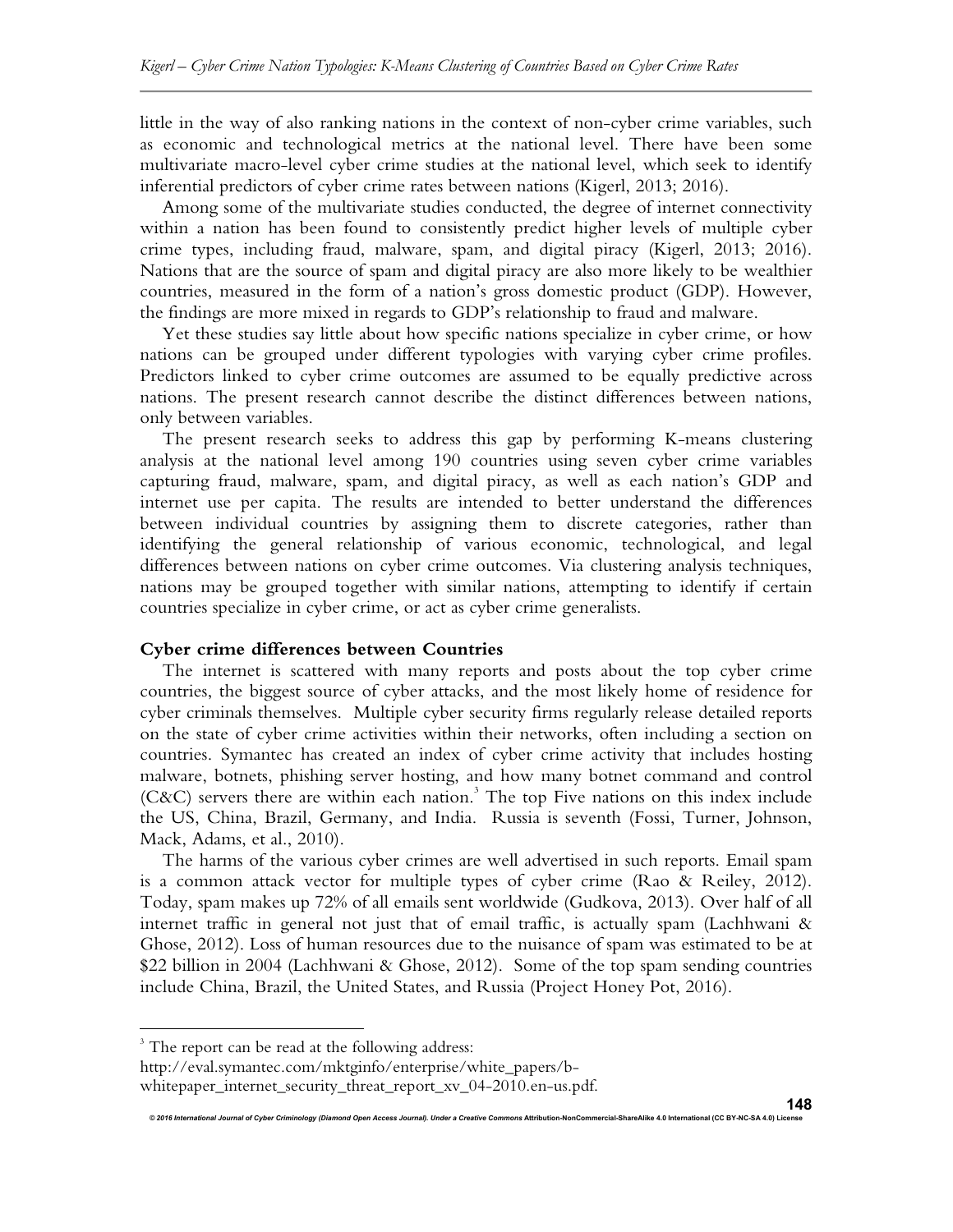

Spam can be harmful beyond just being a nuisance. Most spam today is sent from a type of malware called a botnet. As much as 76% of all spam is sent from such botnets (Symantec, 2014). A botnet is a network or cluster of malware-infected machines that the cyber criminal can control remotely over the internet. The victim that owns the infected computer is unaware of the botnet installation, and so the botnet master can use as many as thousands of remote PCs running in parallel to flood user inboxes with spam. The number of internet-connected computers that are infected with at least one botnet is estimated to be at 14% (Kindsight, 2012). Among the top countries known to host botnets include India, Vietnam, China, and Russia (Spamhaus, 2016).

The technical ability to write malicious code is not necessary to profit from cyber crime. Many times, an attacker does not have to exploit a technical vulnerability in a computer system to perpetrate his or her schemes. Many times the weakest link is the human target itself, as it is easier to socially engineer a human victim than it is to engineer the breach of a security flaw. There are three common forms of internet fraud, most often perpetrated using email spam. The first is phishing, whereby an attacker attempts to acquire a victim's "credential goods" through deceit. A credential good is any information a person may have that can be converted into cash, such as credit card numbers, internet banking logins, or social network member passwords. Typically, the phisher will link the victim to a website that looks identical to a trusted source the victim uses, such as a bank, whereby the user is requested to fill out a web form to capture the sought-after credential goods.

The United States is targeted the most by phishing attacks, suffering 60% of worldwide phishing volumes (RSA, 2014). When an individual falls victim to a phishing attack, the average amount lost is \$1,800 (Cyveillance, 2008). However, businesses are often targeted, which result in a loss of \$20,070 per business if successful (Ponemon Institute, 2013). Among some of the top sources of phishing attacks include China, Russia, Ukraine, the United States, and Brazil (APWG, 2014).

The second form of internet fraud is the advance fee fraud scheme, also known as 419 scams. These methods rely on even fewer technical skills to pull off, as the scheme is entirely that of social engineering. Advance fee fraud is a confidence trick whereby the fraudster contacts the victim via spam email with some sort of proposal. The proposal can be anything the victim wants, such as news of lottery winnings, a profitable business deal, or romantic relationship over an online dating website. However, before the deal can be finalized, the victim must wire the fraudster an "advance fee." Of course, there is no deal that the fraudster will deliver, and the scammer will continue to string the victim along making additional advance fees for as long as possible.

Because the fraudster can continue to victimize the same person many times before it is realized to be a scam, losses due to advance fee fraud can be greater than that of a phishing attack. Small losses are considered to be \$200 to \$30,000 per victim over the course of half a year (Ultrascan, 2013). Higher losses can reach as much as \$210,000 over a period of one and a half years.

The loss of money is not the only risk that advance fee fraud imposes. In some cases, victims are lured to the home countries of the fraudster as part of the scheme, such as Nigeria where these scams are highly prevalent. If successful, the victim is kidnapped and held for ransom for more money (Ultrascan, 2013). Nigeria tends to be the most wellknown as a top source of advance fee fraud schemes, but others include South Africa, Ghana, and the United States (Ultrascan, 2014).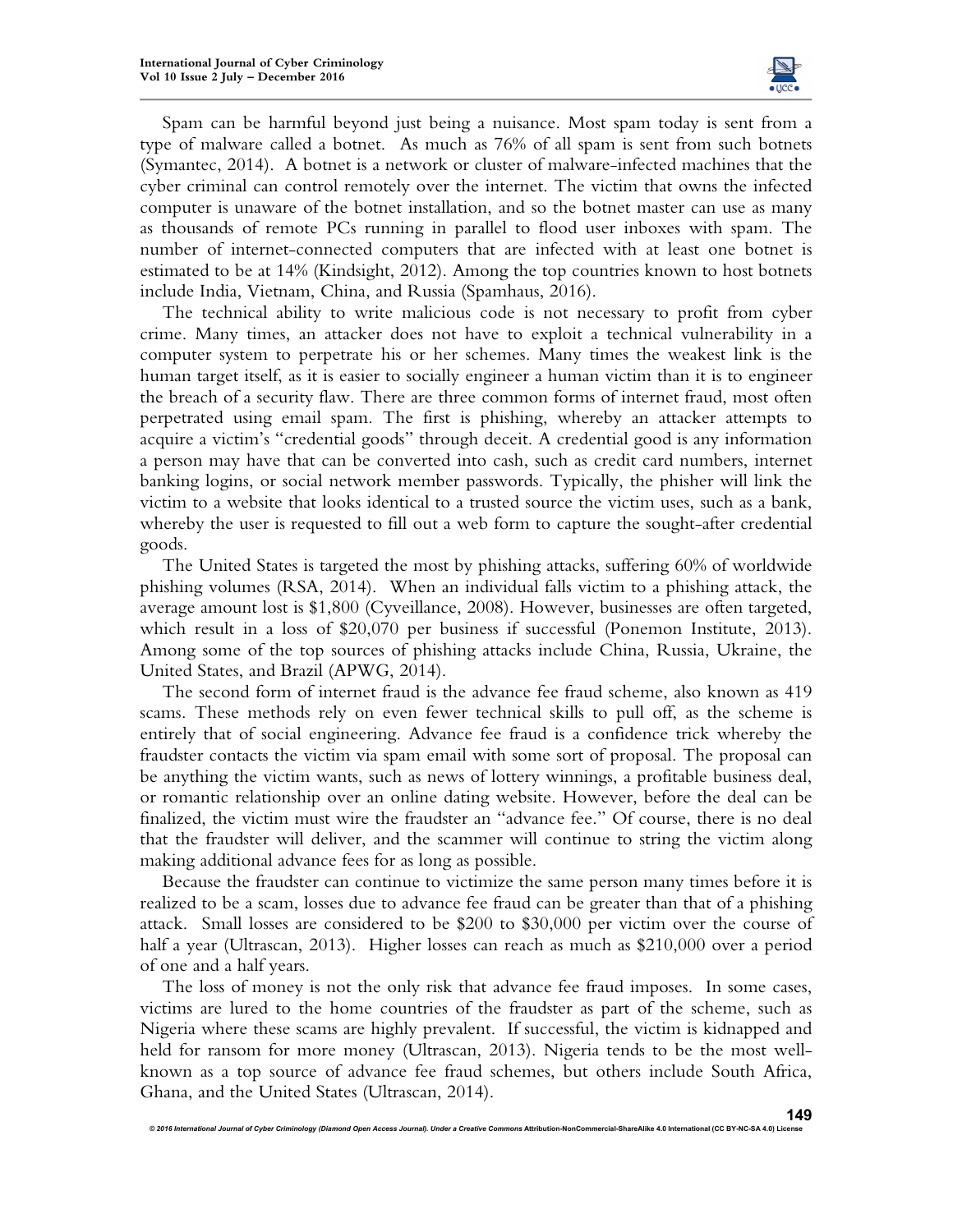The third form of internet fraud would include ransomware related schemes, which tend to be more targeted than either phishing or advance fee fraud. The offense is carried out only after having compromised a victim's computer with malware, where it searches for files important to the user and encrypts them, making them inaccessible to the victim without the decryption key. The fraudster then contacts the victim and demands a payment in order to be given the key so that the user can recover their inaccessible data (Gazet, 2010).

While the cyber crimes described tend to be serious, and reserved for career offenders who specialize in committing their given offenses, more common and minor cyber crimes would also include that of digital piracy. Unlike other forms of cyber crime which show volatility and have slowed in their expansion over time, digital piracy continues to rise to this day (Steele, 2015). Among some of the top pirating countries include the United States, China, Russia, and the Ukraine (V.I. Labs, 2014).

While there are many sources attempting to measure where the bulk of the cyber crimes are originating from in the world, few multivariate methods to assign nations to different categories based on cyber crime output have been attempted. There are also few sources that attempt to ascertain the causes behind such assignments as well, such as that of economic and technological differences between countries that are also part of their assigned typologies.

The research question is also a macro-level cyber crime question that involving cyber crime rates at the national level. Existing research has examined cyber crime at the national level, but only in terms of inference, rather than description via categorization. Nations highest in internet connectivity tend to be responsible for the most spam, malware, fraud, and digital piracy (Kigerl, 2013; 2016). Wealthier nations also send more spam but are not necessarily responsible for more fraud and malware.

While the predictors of cyber crime at the national level have been examined (Kigerl, 2012; 2016), less has been said about how nations specialize in cyber crime. Predictors are assumed to be equally predictive across nations, but what are the differences between nations? Clustering analyses would help to answer this question.

The existing typologies research in the context of cyber crime has mostly focused on categorizing the different types of cyber crime offenses themselves, such as distinguishing technical from non-technical cyber crimes, traditional crimes moved to cyberspace vs. entirely new crimes that require cyberspace, as well as classifying different crime and internet fraud types (Choo, 2008; Stabek, Watters, & Layto, 2010). Most of the research attempting to cluster countries into categories takes place in the marketing research domain (Cavusgil, Kiyak, & Yeniyurt, 2004), but nothing addresses cyber crime at this level.

The present research seeks to address this gap by performing a cluster analysis on 190 countries from around the world. The results will allocate each country to a typological category distinguished from nations of other types based on seven measures of cyber crime involving spam, malware, fraud, and piracy, as well as two other variables, GDP and internet connectivity, confirmed in prior research to relate strongly to cyber crime (Kigerl, 2012; 2013; 2016). The analyses should facilitate a better understanding of the different specializations and differences in the context of cyber crime at the national level.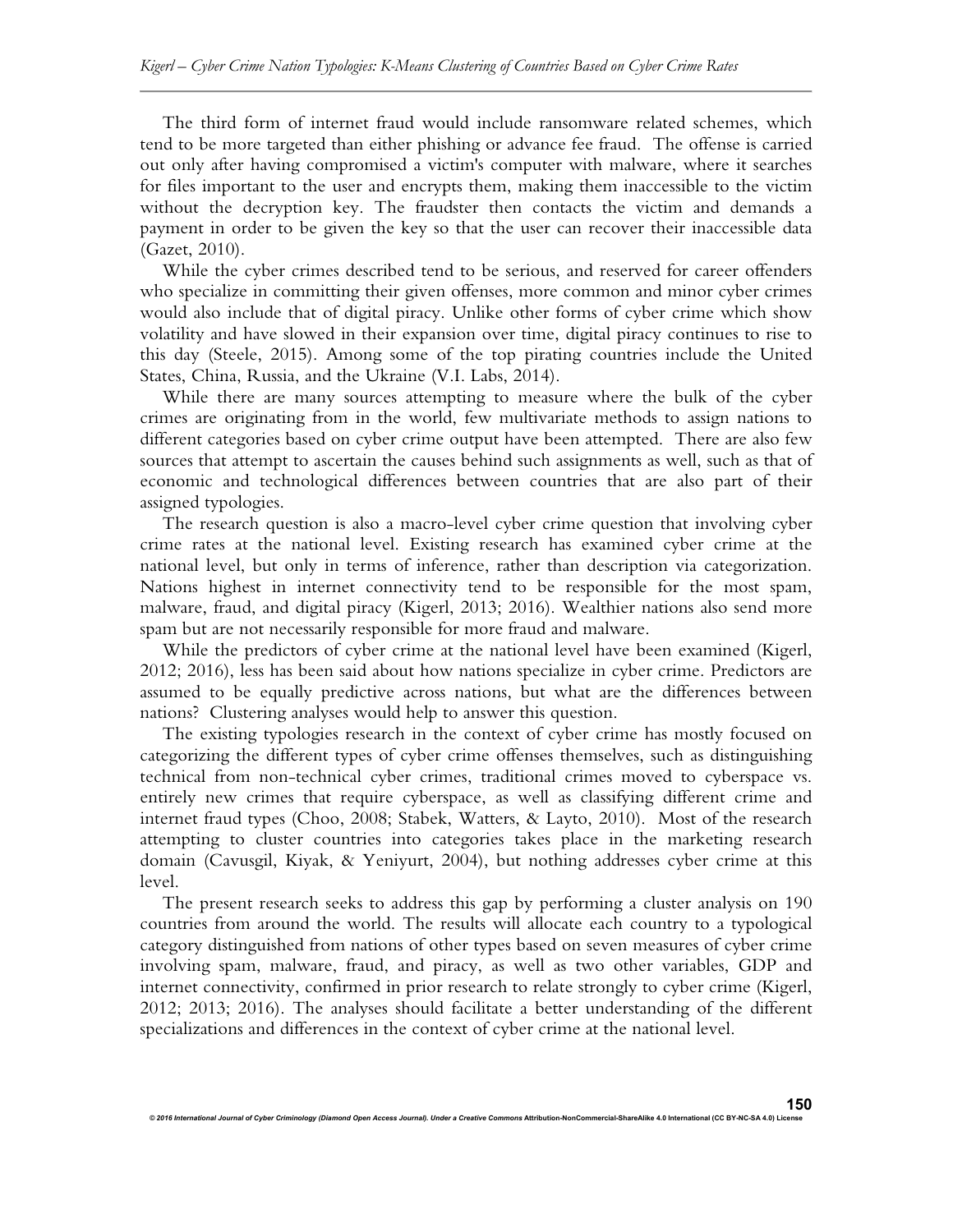

#### **Methods**

#### *Data*

The population from which the sample was drawn from includes all sovereign countries in the world. The exact number of countries in the world varies depending on how the number is estimated<sup>4</sup> (Rosenberg, 2010). The count of countries can range from between 193 and 200. The Bureau of Intelligence and Research (2009) estimates the count to be 194<sup>5</sup>. The measures used to build the dataset were pulled from multiple reports, websites, spam email archives, and other sources, detailed below in the Measures section. Most variables constructed were retrieved from different sources from each other.

#### *Sample*

Initial construction of the national dataset from combining the various sources yielded a sample of 264 countries total. Different methods were used to construct each variable. Some sources only contained data on a smaller set of countries; other sources included data on territories as well as countries. Methods to build each variable from each source were conducted individually for each piece of source data. Following the construction of each variable, all measures were merged into a single dataset of nine variables, with the unit of analysis representing a country. Following a list wise deletion of all cases with one or more missing values for the variables selected, a final sample of 190 countries remained to be included in subsequent analyses.

#### *Measures*

 $\overline{a}$ 

Nine different measures were used for the analysis. The nine measures related to five different categories. Four of those categories were cyber crime related and included two digital piracy measures, three fraud measures, one spam variable, and one malware variable, totaling seven cyber crime related measures. An additional two variables were also included, relating to non-cyber crime characteristics of a country: gross domestic product and internet users per capita. These two measures have been confirmed in prior research to be highly predictive of cyber crime at the national level. Caution was exercised in the number of measures chosen as the clustering method being employed, that of Kmeans clustering would not be effective with highly dimensional data with only a sample size of 190. While a sample of 190 countries captures the majority of the nations on Earth, in absolute terms it is low enough that some selectivity is required for variable inclusion.

Four of the seven measures of cyber crime were acquired from spam email archives: phishing scams, advance fee fraud, malware distribution, and non-serious spam. The data were retrieved from the Untroubled Software website (http://untroubled.org/spam) on December 18, 2013. The available spam archives were collected by posting multiple "honey net" email addresses publicly online for spam crawlers to harvest. The honey net

<sup>4</sup> Some estimates are biased downward, such as those including only members of the United Nations, resulting in 193 countries. Other lists might reflect political agendas and thus exclude certain countries from the list of recognized independent states. Others are highly biased upwards as they include territories, which are not independent, as well as sovereign nations. There are as many as 60 territories.

<sup>&</sup>lt;sup>5</sup> The definitions used for a country is a people politically organized into a sovereign state with a definite territory recognized as independent by the US.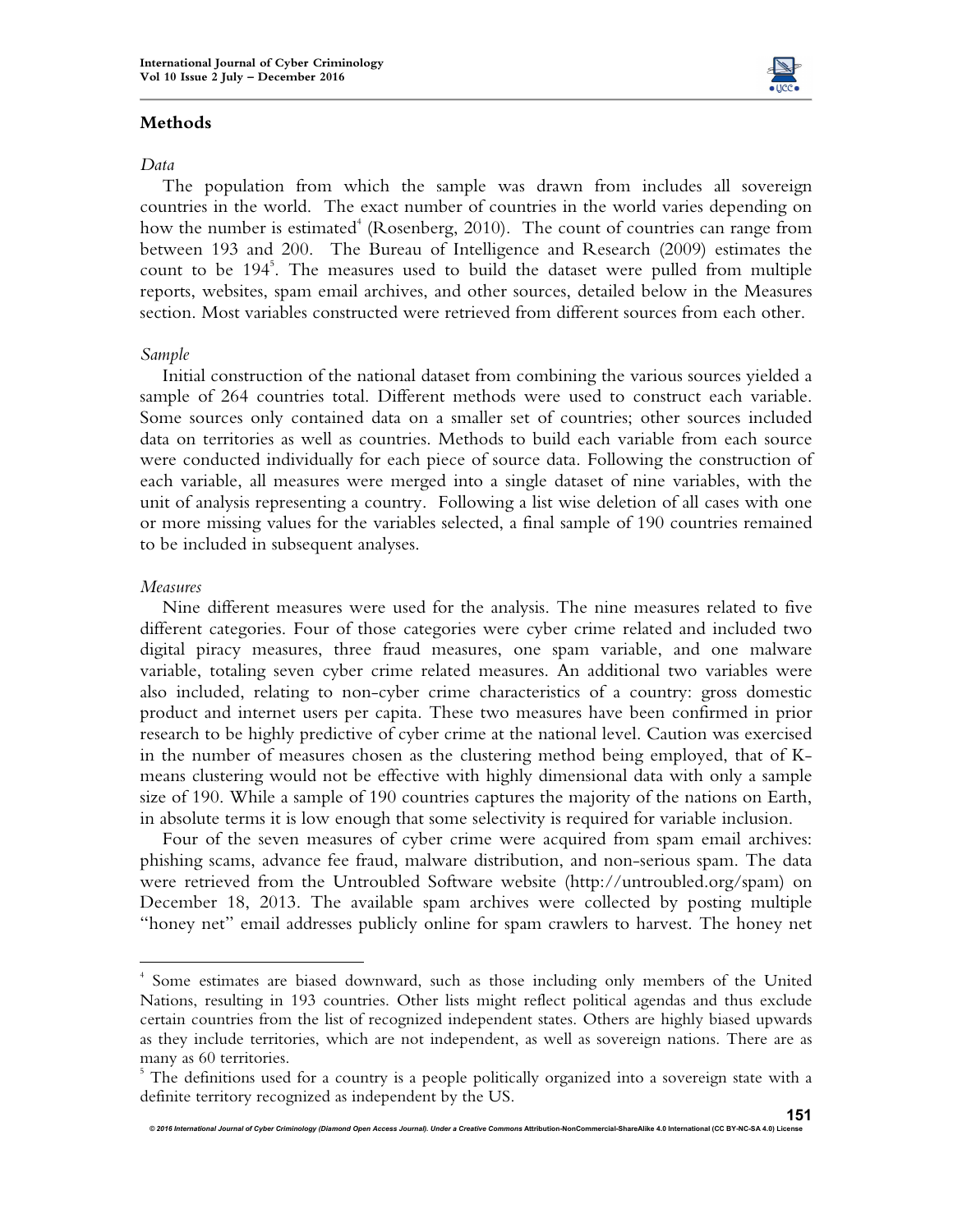approach is intended to bait spammers to add a given email address to a spam listserv, with the goal of intentionally receiving spam emails. When an email address is posted on internet websites such as forums, message boards, and on personally hosted web pages, web bots may scan and identify them as email addresses, extracting and storing them in a spam list or database for subsequent spam targeting. Spam messages in the archives received during 2012 were selected, totaling a sample of 871,146 messages to be processed.

The spam sample was then scanned with software extracting the originating IP address from each email (which is assumed to be the first IP address appended in the message's headers), looking up the IP address in a database of world addresses<sup>6</sup> to save each message's country code. It should be mentioned that the IP address contained in spam does not always represent where the spammers themselves reside. Seventy-six percent of spam messages are sent from botnets (Symantec, 2014), so the dataset should capture where cyber criminals choose to build their spam-sending botnets. Aggregated by nation, there were 183 countries that had sent one or more spam messages in 2012. All other nations were assigned a value of zero on all email cyber crime measures. The four email cyber crime measures were operationalized as rates based on the total amount of spam sent per country.

#### *Phishing Scam Emails*

Phishing scam emails were measured from the sample of spam emails detailed above. A re-purposed spam filter was written to calculate the probability a message was a phishing scam. Spam filters are used to calculate the probability a message received is spam, as opposed to the legitimate email that the users wish to receive/read (termed "ham" emails). Spam filters typically are trained on a sample of two data sources, a collection of spam emails that are already known to be spam, as well as a collection of ham emails (legitimate messages) a coder has already identified as legitimate. Spam filters scan the two data sources and calculate base probabilities that a given keyword found in an email is spam based on the keyword frequencies found in these two training data samples. The spam filter can then predict the probability a new set of emails are spam based on these joint keyword probabilities.

The spam filter employed for this research was a naïve Bayes classifier, which attempts to classify an instance of text as either being in one of two dichotomous categories based on trained probabilities associated with the text's keyword frequencies (Conway & White, 2012). To calculate the probability that the keyword is associated with a category, the probabilities that a keyword is found in phishing emails must first be analyzed.

There is a two-step process in order to employ fraud classification on the spam archives data sample: training the base keyword probabilities and then incorporating those probabilities into the software that can calculate whether an email instance is fraudulent. The training of the classifier was performed using two spam email samples, one taken from the spam archives itself, and the other pulled from a separate phishing fraud data source from online. One thousand spam emails were taken from the existing spam archives used in this sample that were confirmed via a human rater to be non-fraudulent in nature. The sample was used as the non-fraudulent training sample and was excluded from the final

*© 2016 International Journal of Cyber Criminology (Diamond Open Access Journal). Under a Creative Commons* **Attribution-NonCommercial-ShareAlike 4.0 International (CC BY-NC-SA 4.0) License** 

l.

<sup>6</sup> Downloaded from http://software77.net/geo-ip/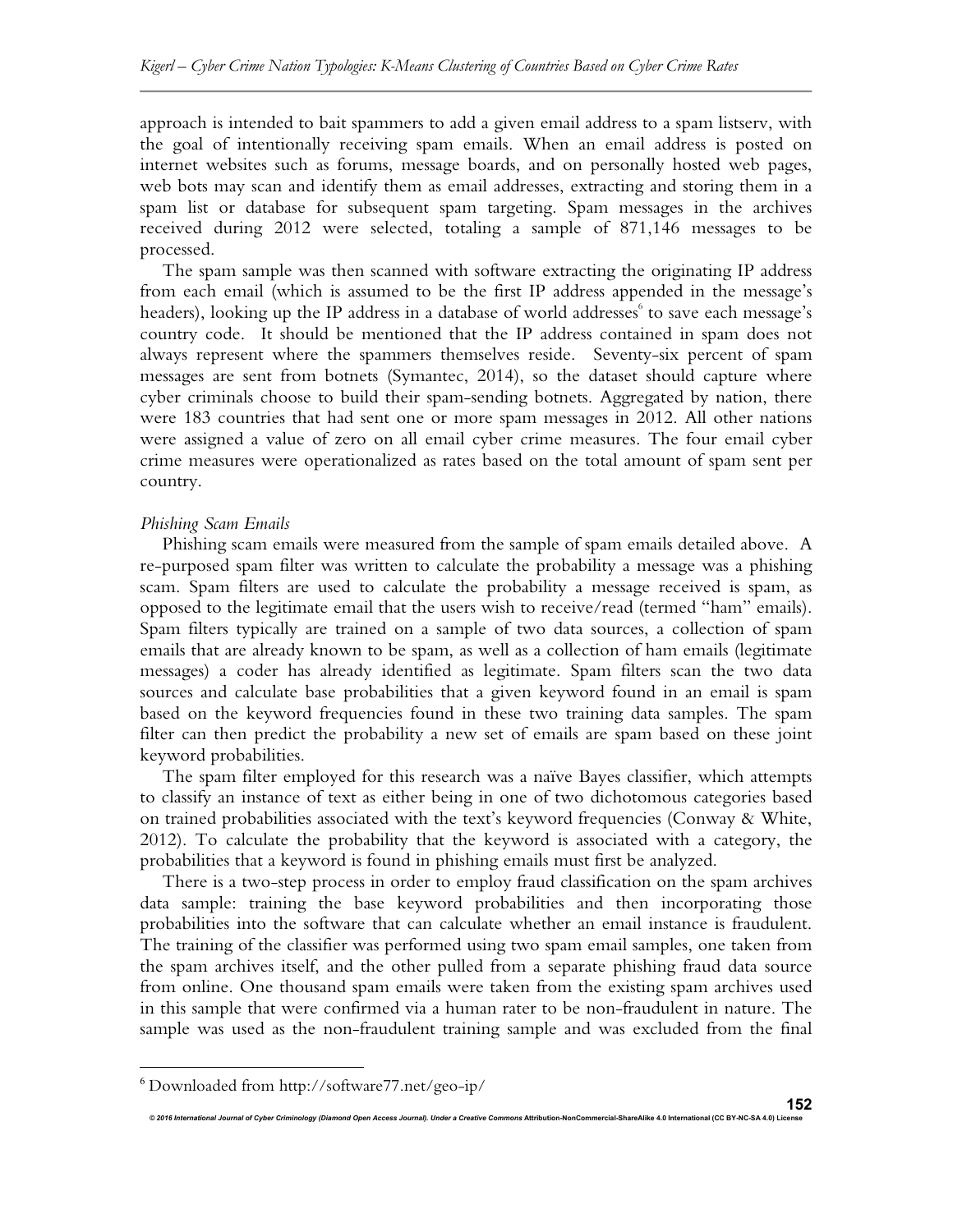

dataset building process by the software to avoid classifying messages the software was trained on. The second sample, consisting of phishing scam training emails, was acquired from two sources. The first source was acquired from a training corpus website intended to build spam filters,<sup>7</sup> which consisted of 2,275 example phishing emails. The second source was downloaded via a web crawler which extracted all phishing emails from the Anti-Fraud International web forum,<sup>8</sup> consisting of 2,936 example phishing scam emails. There was a total of 5,211 phishing scam emails used to train the classifier.

The accuracy of the measure of phishing used required testing to determine its predictive power. 2-fold cross validation was employed to assess predictive performance. 2-fold cross validation randomly splits the dataset into two halves, each used for both training the classifier and testing it, switching the halves each time (Kohavi, 1995). The keyword probabilities are trained based on one-half and tested on the second half to evaluate the number of correct predictions on the new data. These steps are performed both ways on the two halves, producing two scores which are averaged.

The Receiver Operating Characteristic (ROC) Area Under the Curve (AUC) (Fawcett, 2004) was selected as the metric to be used to determine the performance of the naïve Bayes classifier. The AUC typically ranges from .5 to 1.0, with a score of .5 being no better than a coin toss at correctly classifying a case and 1.0 being perfect predictive accuracy. The AUC yielded an average score of .94, suggesting high predictive performance for the measure of phishing. While a score of .94 may seem extraordinarily high, it is not unusual to achieve this level of predictive power in the context of spam filters (Cormack & Lynam, 2006). The classifier was then incorporated into the software used to code the spam sample, coding each spam email as '1' for being identified as a phishing scam, and '0' for being identified as non-fraudulent.

#### *Advance Fee Fraud Emails*

The above steps for constructing the measure of phishing were also repeated to build a measure of advance fee fraud. The training corpus of example advance fee fraud emails was pulled via a custom written web crawler to scrape the Anti-Fraud International website.<sup>9</sup> The website provides a web forum where users can submit example advance fee fraud emails they have received. There are 48 separate categories of advance fee fraud where users can submit their posts. The web crawler was written to download a random subset of messages from the site, yielding 5,213 messages total. The same sample of 1,000 non-fraudulent messages as was used for the phishing variable was used again for training the classifier. The 2-fold cross validation test was performed, yielding an average AUC of .97, suggesting very high predictive performance.

The classifier was then incorporated into the software used to code the spam data. Any message identified to be an advance fee fraud email was coded '1', otherwise it was coded '0'. The software was written so that classifying a message as phishing or as an advance fee fraud email would be mutually exclusive. If one message was identified to be both phishing or advance fee fraud, the type of fraud with the highest probability would be chosen. If both types of fraud were of equal probability, one type was chosen at random so as not to bias the data.

l.

<sup>&</sup>lt;sup>7</sup> Retrieved from https://monkey.org/~jose/wiki/doku.php?id=PhishingCorpus

<sup>8</sup> Retrieved from http://antifraudintl.org/

<sup>&</sup>lt;sup>9</sup> Ibid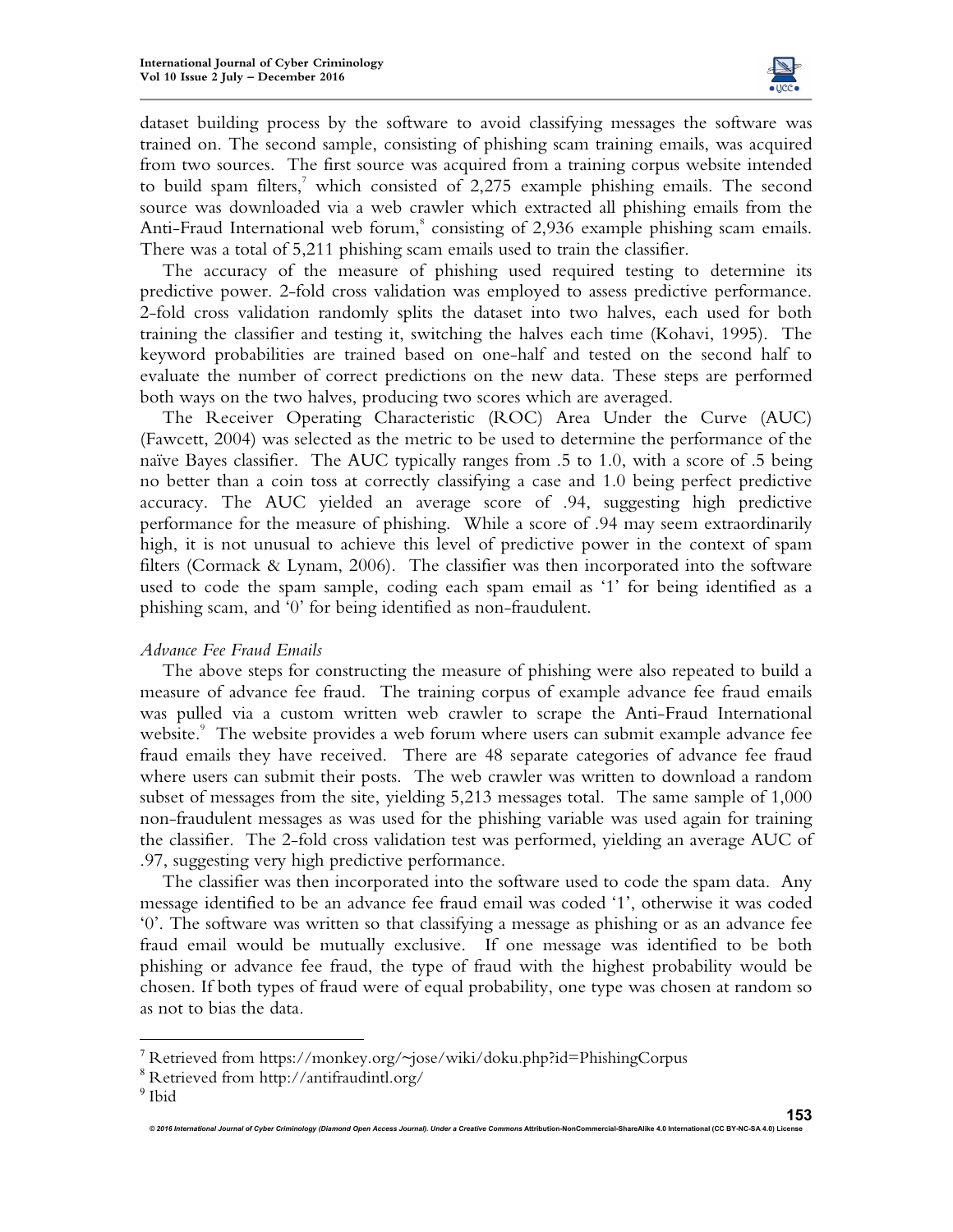#### *Malicious Spam Emails*

 $\overline{a}$ 

Malicious spam was defined as any spam message distributing malware. Four measures of malware distribution were combined to capture this concept. The measure included any spam message containing a URL that was present on a blacklist of known malicious website links. Many types of security software will incorporate a list of malicious websites to block for security purposes. The blacklist was created from combining the publicly available lists from four different websites. $^{\scriptscriptstyle 10}$ 

Many times malicious URLs are hosted by legitimate websites that have been compromised by hackers. Eventually, many of these URLs will be cleaned. Where possible, cleaned website addresses that were taken off the present lists were also included in the blacklist. The reasoning for this was that the spam emails in the sample were exclusively unsolicited messages. It should be expected that if a formerly malicious URL is included in an unsolicited spam message, the message is not being sent on behalf of the legitimate website owner but is instead the compromised version.

There was a total of 234,273 unique URLs in the blacklist. The blacklist was added to an indexed database for speed. The software extracted all URLs contained in the body of each spam message in 2012 and that were identified in the blacklist database. If there was a positive match, the spam message was coded as malicious.

A second measure of malicious URLs was also constructed, attempting to measure malicious direct-download links. Some less sophisticated cyber criminals may link a recipient directly to an executable file download, after which it is hoped the user will open it. The software extracted all URLs contained in each email message that began with "http://" and ended with a dot (.) followed by a string that matches a list of executable file extensions (such as ".exe", ".pif", "docm", etc.). If the match was found, the message was coded as malicious.

A third measure of malware included executable attachments. Although no longer a common attack vector for distributing malware, if an unsolicited spam email includes an attachment to an executable file, the file is highly likely to be malicious. The software identified if a given message contained a file attachment and extracted the file extension from it. The extension was then matched with a known list of executable file extensions. If the file was found to be executable, the message was marked as malicious.

The fourth and final measure of malware distribution was the inclusion of malicious scripts. Executable scripts, such as JavaScript, can be embedded in the email itself which the email client, not the operating system or web browser per se, executes. Emails can be formatted with HTML, the same language used to design web pages. HTML can also include script tags, which an HTML interpreter or script engine, such as that in a web browser or email client, can execute. Most email clients disable running scripts in email because of the possibility for abuse, so it is rare for an email sender to include script tags in email. When an email does include such tags, it is likely for malicious purposes, such as installing malware.

The software matched any opening script tag embedded in the email body, or if applicable, any attached HTML files in the email. If the software matched "<script",

<sup>&</sup>lt;sup>10</sup> Retrieved from https://isc.sans.edu/suspicious\_domains.html, http://cyber crime-tracker.net, https://zeustracker.abuse.ch/monitor.php?browse=binaries, and http://hostsfile.net/?s=Download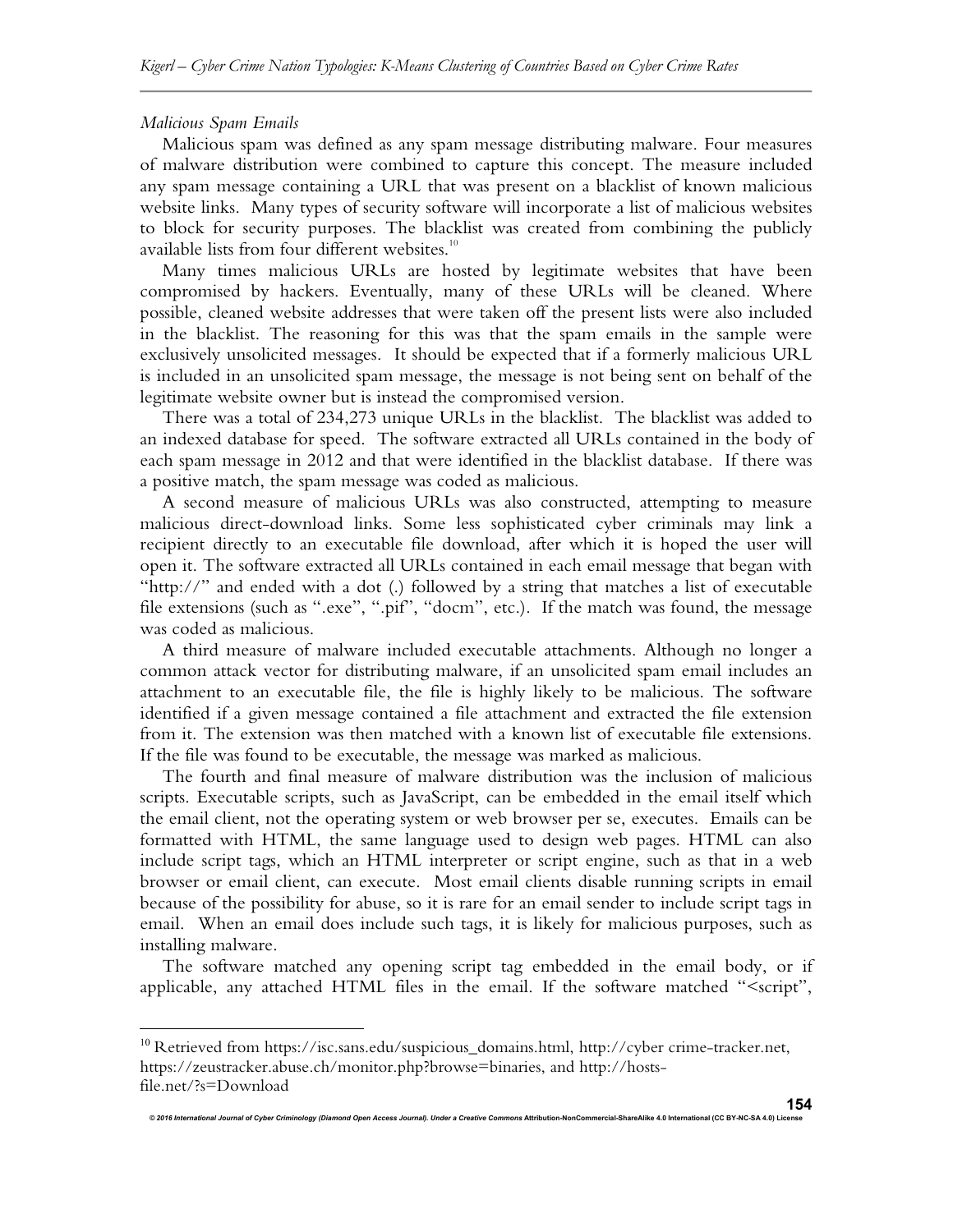

followed by zero or more of any character of any length so long as there was no line break, ending with a closing bracket (">"), the software coded the message as malicious.<sup>11</sup>

#### *Non-Serious Spam Emails*

Both the fraud and malware measures were aggregated as a count by country of origin. Total spam sent in 2012 was also similarly aggregated and counted. A unique count of phishing, advance fee fraud, and malware was also computed, meaning if a message was coded as fraudulent or malicious or both, it would be counted as '1'. This count was subtracted from the total count of all messages to yield all non-fraudulent and nonmalicious emails. The intent of this measure was to capture less serious spam, most likely a majority of which were spamvertizements selling some product, such as pharmaceutical drugs or counterfeit merchandise.

#### *Phishing Server Top Level Domain (TLD) Rate*

A third measure of fraud was intended to measure which countries hosted more phishing servers. Phishing TLD is the count of unique phishing servers that use a top level domain (TLD) representing a certain nation. Top level domains (such as .com and .net) can also represent a country code (.us, .uk). For example, in 2010, 435 phishing domain names had the form "http://www.{DomainName}.us," resulting in the United States being coded as being the source of 435 phishing servers. The TLD count was used as a rate based on population size. The data were taken from a report authored by the APWG (Aaron & Rasmussen, 2013). The TLD may or may not represent the physical location of which the phishing server was actually hosted, however. Some nation's TLDs are only able to be registered by its citizens, so it is possible that this variable is a better measure of cyber criminal location than are the fraudulent spam measures.

#### *Count of BitTorrent Trackers*

l.

BitTorrent is a decentralized P2P protocol used for file sharing. BitTorrent networks are managed by servers called trackers, which users of the network must connect to in order to begin downloading a chosen file (Cuevas, Kryczka, Cuevas, Kaune, Guerrero, & Rejaie, 2010). Unlike previous P2P networks, BitTorrent trackers are less centralized and tracking servers can be hosted anywhere in the world where there is an internet connection. There also exist many BitTorrent tracker lists users may download to add to their chosen file sharing client; the intended purpose of which is to facilitate faster and more efficient downloads.

Eight BitTorrent tracker lists were downloaded for this research from multiple BitTorrent indexes and file locker websites. The lists included the URL of each tracker, the total of which was 2,476 trackers from the 8 lists. A script was written to automatically run DNS lookups of each URL to retrieve its IP address. At the time the script was run, 576 trackers could not be resolved on January 3, 2012. Of the IP addresses acquired, 998 were unique. The addresses were geolocated by country of origin on January 3, 2012 (via the following service: http://software77.net/geo-ip/multi-lookup). Six IP addresses were reserved and could not be geolocated, totaling 992 unique trackers from 51 nations that

<sup>&</sup>lt;sup>11</sup> Scripts in emails tend to be of the form "<script language='JavaScript'>", and so the pattern matcher would identify such text.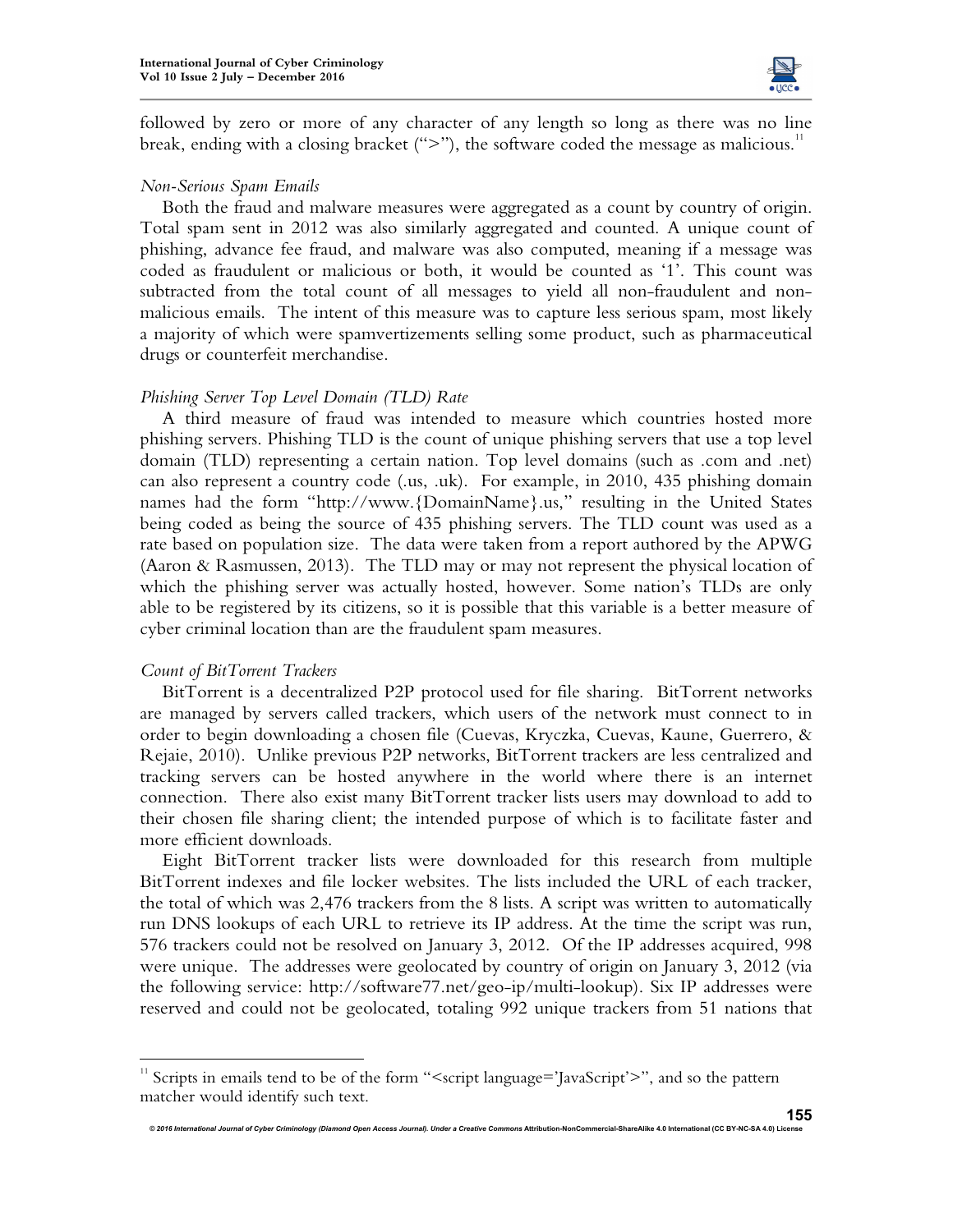had at least one tracker. All remaining countries not included were assigned a zero indicating no trackers present.

BitTorrent trackers are intended to capture piracy facilitating-countries. While those that use such trackers may reside anywhere in the world, the intent of this measure is to capture countries that are more apt to help with such infringing traffic. While it is true that not all BitTorrent traffic is infringing, present reports indicate that most of it is, with 78.1% of music traffic and 92.9% of television traffic being identified as infringing (Price, 2013).

#### *File Sharing Client Downloads per Capita*

The number of downloads of four file sharing clients available from SourceForge.net in 2012was used for this variable. SourceForge is a free online software repository for developers to maintain and share open source software that can be downloaded. File sharing clients (such as that of BitTorrent) are available for download at this website. A search for "p2p" on the SourceForge website was run on March 2, 2016 and the first four results were used for subsequent analysis (all file sharing clients). Top results are the most frequently downloaded (tens to hundreds of thousands of downloads per week).

SourceForge has a statistical reporting Application Programming Interface (API) that users can utilize to compute download statistics for each software application present on the site. For each of the four clients, the total number of downloads for the year 2012 per country were computed. There were over 39 million downloads in 200 countries and sovereign states in 2012 among the four file-sharing clients. The number of downloads per country was used as a rate based on country population size.

It is the intent of this research that this measure captures some of the variation in infringing behavior, as P2P clients are often necessary to infringe copyright via distributional networks. It is expected that many of these P2P clients that were downloaded were subsequently used for infringing purposes. While P2P networks can be used for non-illegal activities, such as sharing non-copyrighted works, much of the evidence surveilling these types of networks indicates the majority of P2P traffic is, in fact, infringing (Envisional, 2011).

#### *Gross Domestic Product*

GDP has been linked to all four types of cyber crime used for this research in previous studies (Kigerl, 2012; 2013; 2016). Wealthier nations are thought to be both more attractive targets for cyber criminals as the financial payoff for success is greater, as well as being home to more cyber criminal individuals. The impact of wealth on cyber crime is thought to be mediated by technological development. That is, wealthier nations lead to greater information and communications technology, which are necessary technologies to have access to in order to become involved in cyber crime. The data were retrieved from the World Bank website.<sup>12</sup> The data pertains to 192 nations in 2012.

#### *Internet Users Per Capita*

l.

The number of internet users in a country is also considered to be one of the most important variables associated with cyber crime. Cyber criminals must often target existing

<sup>&</sup>lt;sup>12</sup> Retrieved from http://data.worldbank.org/indicator/NY.GDP.MKTP.CD.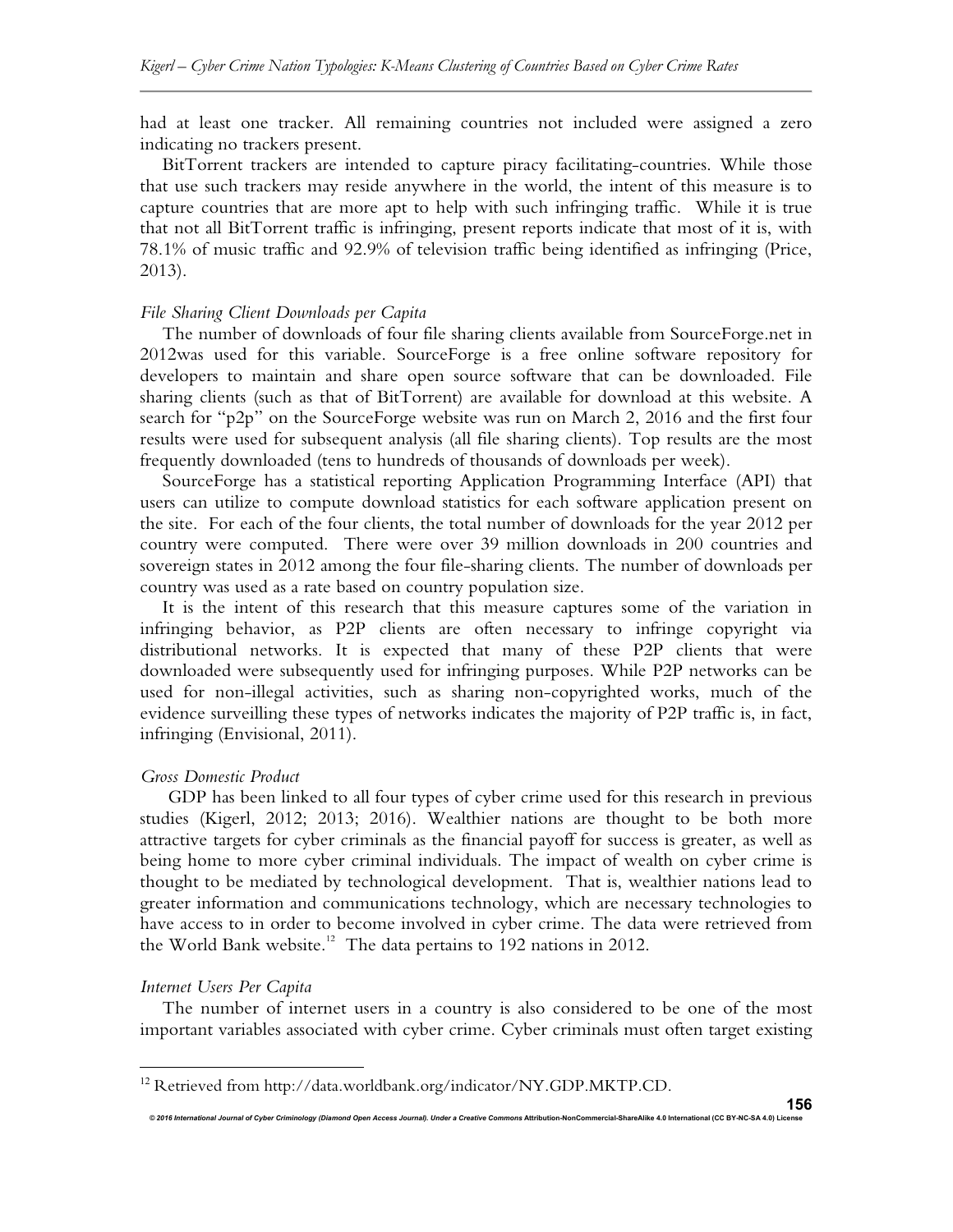

internet users to send spam, malware, or fraudulent messages to. Cyber criminals themselves must also use the internet in order to perpetrate their crimes. The data on internet users were downloaded from the World Bank website<sup>13</sup> and details 201 countries in 2012.

#### **Analytic Plan**

l.

The purpose of this research was to separate countries into distinct typologies based on their cyber crime and related activity. The research problem is a clustering problem, and the methodology chosen was a K-means clustering routine. K-means clustering groups cases within a dataset into distinct categories based on specified input variables (Hartigan, 1975). Cluster category assignment is based on the proximity of a given case's variable values to the mean or centroid of the cluster center in the hyperdimensional space that the variables occupy. Basically K-means groups cases together into categories based on how close those case are to each other. Cases with joint variable values that are closer to one another will tend to be assigned the same cluster category.

Prior to entry into the K-means algorithm, all measures were standardized so as to ensure their values were comparable. The different variables in their untransformed raw format are of different scale. K-means uses distances, so the measures were scaled to eliminate any bias the model would have on measures that are scaled with more units (Terrill, Paoline, & Manning, 2003).

A limitation with the K-means algorithm is that it does not select the optimum number of K clusters automatically. In order to determine the correct number of clusters to specify, the Flexclust package provided in the R language was used (Leisch, 2005). Flexclust offers a subroutine that performs K-means clustering on multiple separate bootstrapped samples of the original dataset. For this research, 100 pairs of bootstrapped datasets were produced seven times, once for seven different cluster sizes of two through eight.

For each pair of bootstrapped samples, K-means using the selected cluster size was conducted for each pair, and the agreement between the two models was assessed via the Rand index (Rand, 1971). The Rand index is similar to accuracy in measuring predictive performance. The Rand index measures the proportion of the cases which were assigned to the same category between the two models. The 100 Rand index scores are then averaged per each cluster size test.

The bootstrapping not only allows tests of generalizability of the model, but also assesses stability in assignment. In order to determine cluster centers, each cluster center must start at a given seed location within the input variable space. An iterative model will then move the initial values to a cluster center such that the distances between each cluster member to the center is minimized. This process makes K-means sensitive to initial conditions. Therefore, assessments of stability are important.

In order to determine the appropriate number of clusters, the elbow method was employed, whereby the moment an increase in the number of K clusters experiences diminished returns in improvements to the Rand index score, the optimum K size has been reached (Aalsma & Lapsley, 2001).

Finally, after a K size was selected, the model was cross-validated to assess the confidence in cluster category assignment. The dataset was randomly divided in to two

<sup>&</sup>lt;sup>13</sup> Retrieved from http://data.worldbank.org/indicator/IT.NET.USER.P2.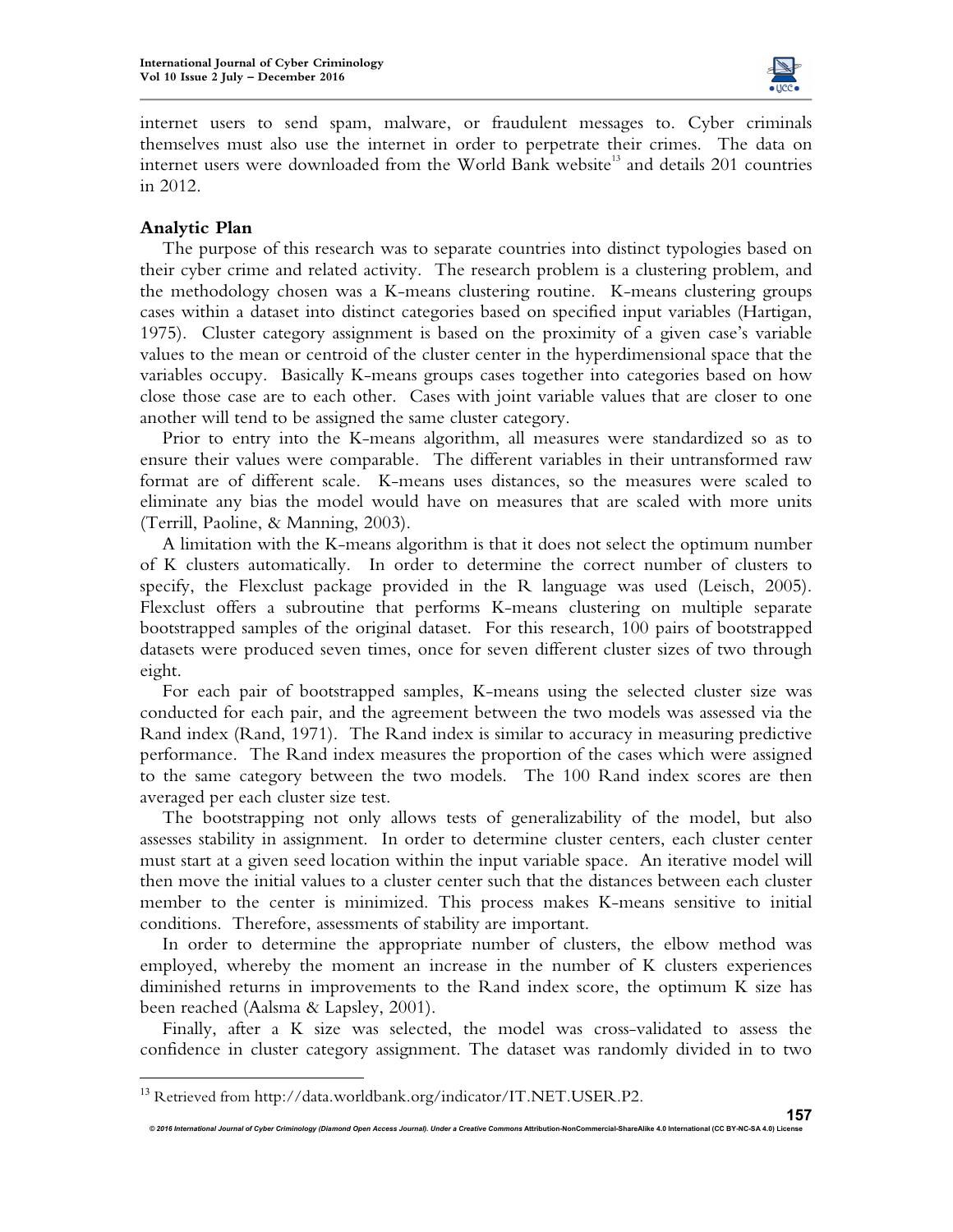halves, and K-means clustering was performed on one-half to assign categories to each case. A random forest model was then trained to predict the K categories. Random forests is a machine learning technique that can be used to predict categorical-level outcomes (Liaw & Wiener, 2002). The K-means centers trained on the first dataset half were then used to classify cases in the second dataset half based on case proximity to the given K center. The random forest model was also used to predict category assignment on the second dataset half. Lastly, Cohen's kappa was computed to determine the agreement between the two predictive models to assess the confidence in assignment.

#### **Results**

#### *Descriptive Statistics*

Table 1 contains the results of the descriptives of the nine unstandardized input variables used for clustering. There are seven cyber crime measures capturing malware, fraud, spam, and digital piracy, as well as a measure of GDP and internet use per capita. There is an average of five BitTorrent trackers hosted per nation, but with a very high amount of variability between countries  $(SD = 26.69)$ . There is less variability for file sharing client downloads per capita, although there is still a much higher frequency of this type of measure  $(M = 914, SD = 2,565)$ .

| Table 1. Country Descriptives ( $n = 190$ ) |          |                           |           |
|---------------------------------------------|----------|---------------------------|-----------|
| Measure                                     | $Mean\%$ | Range                     | <b>SD</b> |
| BitTorrent Tracker Server Hosting Count     | 5.17     | $0 - 312$                 | 26.69     |
| File Sharing Client Downloads per Capita    |          | $913.86 \quad 0 - 30,600$ | 2564.63   |
| Phishing TLDs Hosted Per Capita             |          | $1.98 \quad 0 - 69.65$    | 8.11      |
| Email Spam Percentage Breakdown*            |          |                           |           |
| <b>Percent Phishing Scams</b>               |          | $7.57 \quad 0-100$        | 13.56     |
| Percent Advance Fee Fraud                   |          | $14.35 \t 0 - 100$        | 18.9      |
| Percent Malware                             | 2.91     | $0 - 100$                 | 8.24      |
| Percent Other Spam                          |          | $56.31 \quad 0-100$       | 34.56     |
|                                             |          | 0.039                     |           |
| Gross Domestic Product (in billions USD)    | 386      | 1,616                     | 1,460     |
|                                             |          | 0.8                       |           |
| Percent Internet Users                      | 39.72    | 96.21                     | 28.62     |

\* Percentages do not total 100 as some countries sent zero spam messages

Email spam cyber crime types are all measured as an average percentage of total spam sent per country. The types include phishing scams, advance fee fraud scams, malware distributing spam, and other, non-serious spam. The average percentages contained in Table 1 do not sum to 100% as some countries were not identified to have sent any spam emails, resulting in the assignment of zero for all four measures of email spam.

The largest proportion of spam sent was non-serious spam  $(M = 56)$ , as would be expected a priori. Promoting a spamvertised product relies more heavily on volume and requires less human attention and involvement as something such as fraud. Advance fee fraud was found to be almost twice as prevalent as phishing scams ( $M = 14$  vs  $M = 8$  for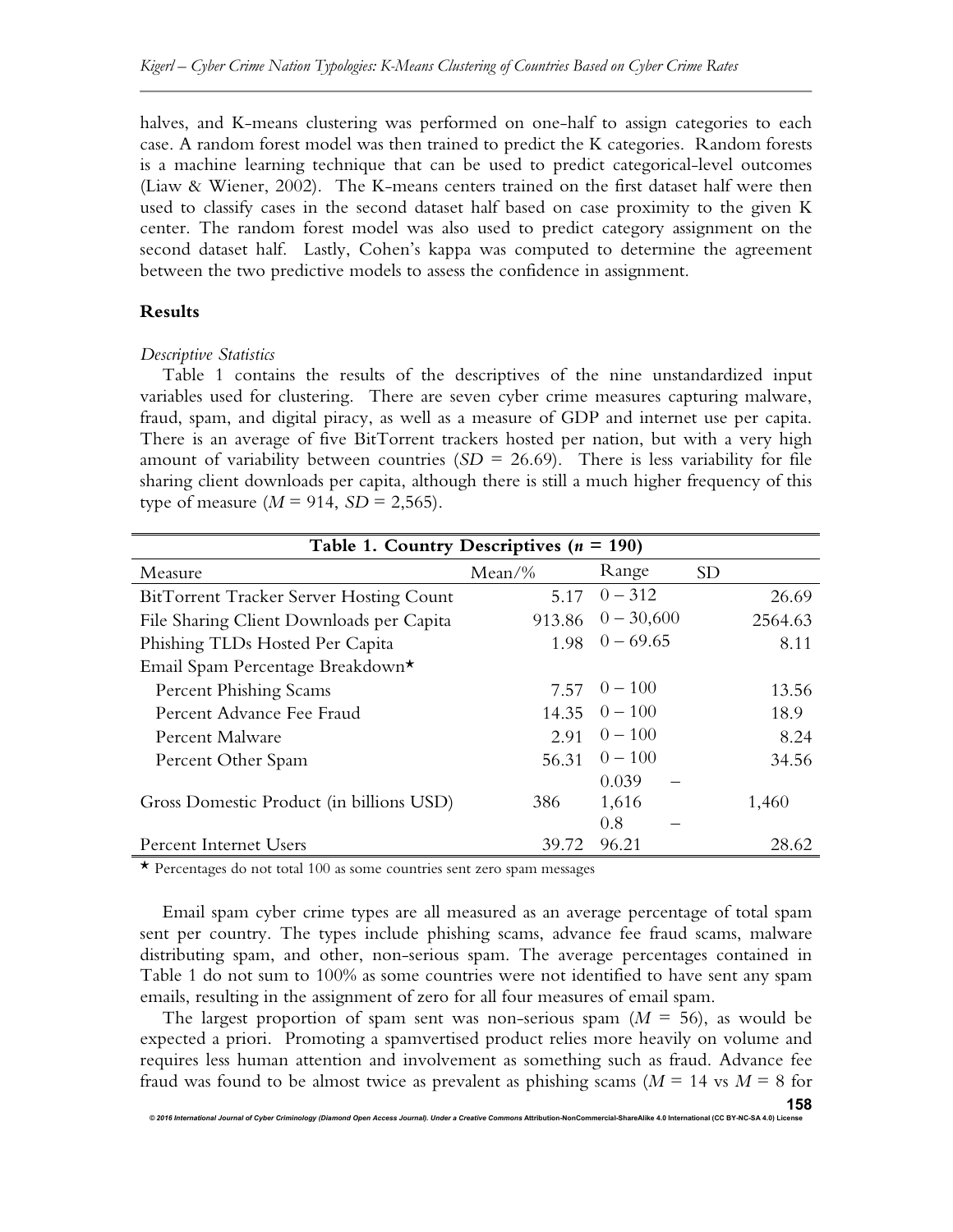

phishing). Advance fee fraud requires less technical sophistication as it relies more on social engineering. It is also more directly profitable as the misappropriated funds are wired directly to the fraudster. In the case of phishing, stolen credential goods must then be converted into cash. Therefore, there may be greater motivation in the world to pursue advance fee fraud as the internet fraud scheme of choice.

Average GDP in the sample is 386 billion USD, with a standard deviation in the trillions  $(SD = 1,460)$ . The result suggests a high degree of positive skew, with many countries clustered around the low and average end of the spectrum with a few highly wealthy countries well above the average. Finally, average internet access is a populace that is 40% connected  $(SD = 29$ %).

#### *Cluster Analysis*

In order to identify the number of K clusters to select, seven bootstrapping models were conducted, once for each of 2-8 cluster size models. All input variables were standardized prior to being entered in subsequent K-means models. Per each cluster size test, 100 bootstrapped pairs of K-means models were constructed, and their agreement was measured via a Rand index score. Index scores were averaged within each of the seven models, the results of which are presented in Table 2.

| Table 2. Bootstrap Flexclust Algorithm Rand Index Scores to Select Cluster Number |                       |            |  |
|-----------------------------------------------------------------------------------|-----------------------|------------|--|
| Clusters                                                                          | Mean Rand Index Score | Difference |  |
| 2                                                                                 | .214                  |            |  |
| 3                                                                                 | .378                  | .164       |  |
| 4                                                                                 | .5191                 | .1411      |  |
| 5                                                                                 | .5645                 | .0454      |  |
| 6                                                                                 | .5836                 | .0191      |  |
|                                                                                   | .6236                 | .04        |  |
| 8                                                                                 | .5955                 | $-.0281$   |  |

Table 2 contains the mean Rand index score per each of the 2-8 cluster sizes, along with their differences with each cluster size increase. Rand index scores are a measure of cluster assignment agreement between two bootstrapped pairs of datasets with clustering performed on them. Larger differences are seen as cluster number size increases starting from two, decelerating at the point which a cluster size of four increases to five, after which a diminishing return on improvement to the Rand index is witnessed. A cluster number of four was concluded to be the most appropriate number of categories of which to divide countries into.

The K-means model of  $K = 4$  was then validated to assess the confidence in cluster member assignment. A split-sampling approach was taken, training a K-means model as well as a random forest model on one random half of the 190 countries, and creating the 4-categtory estimates for the second half for both the trained K-means model and the random forest algorithm. Cohen's kappa was then computed to measure the rater agreement in category assignment between these two methods. The result yielded a kappa statistic of .9 ( $p$ < .001), suggesting high confidence in cluster category assignment.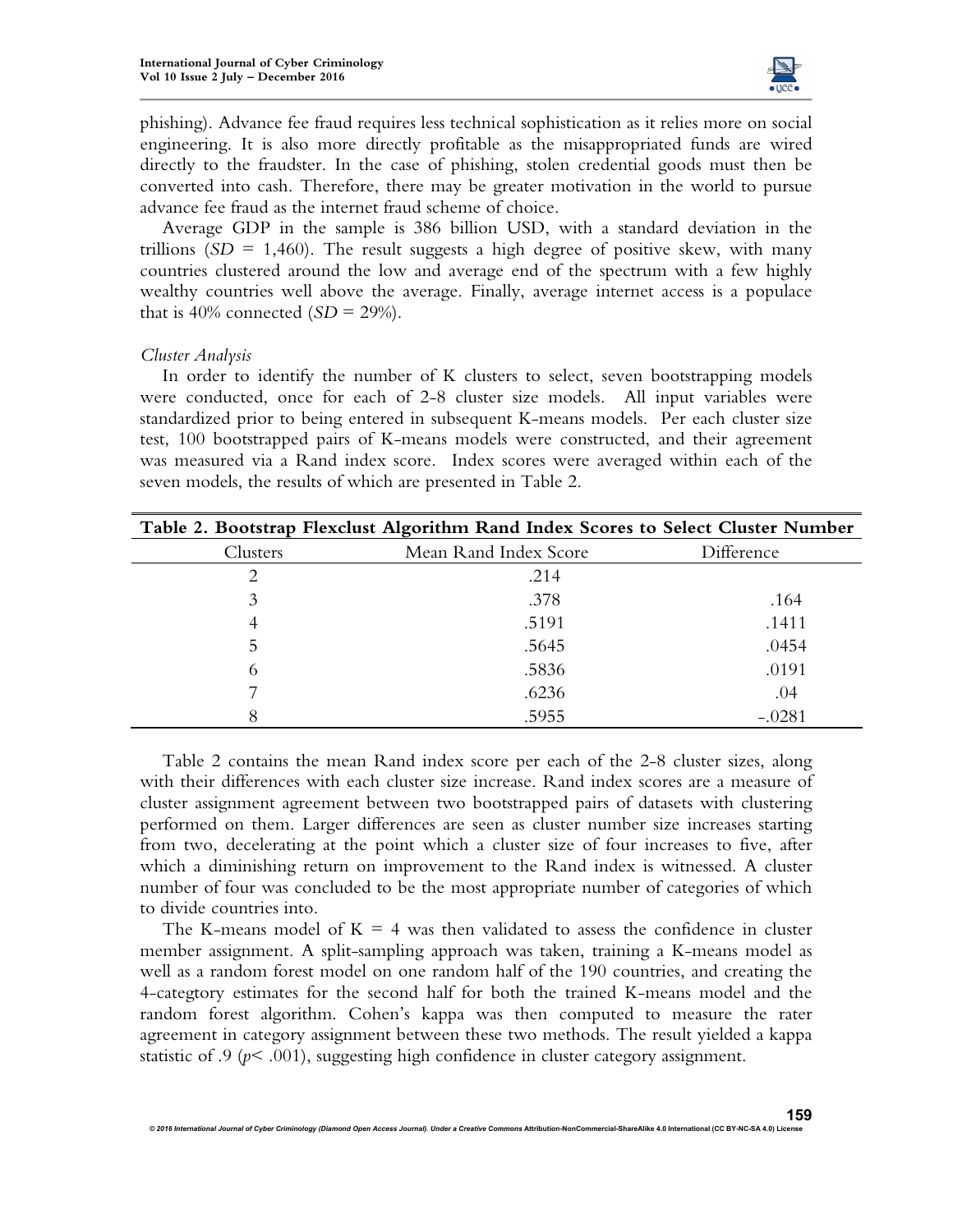A K-means model of K size 4 was then applied to the full dataset. The results of the cluster analysis and the centroid scores for each input variable are presented in Table 3. The names of the countries classified and their cluster assignment can be found in the Appendix. The first cluster appears to score low to average on every measure of cyber crime. Cluster 1 contains 90 countries (47.37% of the total). Cluster 1 presents consistently moderately low average scores for both measures of piracy (BitTorrent trackers  $=$  -.167 and file sharing client downloads  $=$  -.313), both measures of phishing (phishing server TLDs =  $-.216$  and phishing emails =  $-.272$ ), as well as on advance fee fraud scam emails  $(M = -.358)$ . The cluster appears to be approximately average for both malware distribution ( $M = 104$ ) and non-serious spam ( $M = 0.057$ ).

| Table 3. Country Clustering Centroids |                |                |                |                              |                   |
|---------------------------------------|----------------|----------------|----------------|------------------------------|-------------------|
|                                       | Cluster1       | Cluster2       | Cluster3       |                              |                   |
|                                       | Cyber<br>Low   | Advance Fee    | Non-serious    | Cluster4                     |                   |
|                                       | crime          | Fraud          | Cyber crime    | Phishing                     |                   |
|                                       | Countries      | Specialists    | Countries      | Specialists                  |                   |
|                                       | $n = 90$       | $n = 16$       | $n = 8$        | $n = 76$                     |                   |
| Measure                               | M(SD)          | M(SD)          | M(SD)          | M(SD)                        | F                 |
| BitTorrent                            | $-0.167$       | $-0.161$       |                |                              |                   |
| Trackers                              | (0.151)        | (0.103)        | 3.099(3.818)   | $-0.094(0.24)$               | 1.74              |
| Sharing<br>File                       | $-0.313$       | $-0.127$       |                |                              | $16.75*$          |
| Downloads                             | (0.098)        | (0.344)        | 1.538(4.07)    | 0.235(0.714)                 | $\star\star$      |
| Phishing Servers                      | $-0.216(0.08)$ | 0.22(1.228)    | $-0.102(0.24)$ | 0.22(1.445)                  | $7.42**$          |
|                                       | $-0.272$       | $-0.214$       |                |                              | 18.94*            |
| Phishing Emails                       | (0.603)        | (0.506)        |                | $-0.042(0.31)$ 0.372 (1.338) | $\star\star$      |
| Advance<br>Fee                        | $-0.358$       |                |                | $-0.133$                     |                   |
| Fraud                                 | (0.527)        | 2.642(1.012)   | 0.013(0.755)   | (0.521)                      | 0.39              |
|                                       |                | $-0.201$       | $-0.007$       |                              |                   |
| Malicious Emails                      | 0.104(1.407)   | (0.219)        | (0.284)        | $-0.08(0.356)$               | 1.23              |
| Non-serious                           |                | $-0.767$       |                |                              |                   |
| Spam                                  | 0.057(1.118)   | (0.499)        | 0.198(0.882)   | 0.074(0.88)                  | 0.16              |
| Gross<br>Domestic                     | $-0.209$       | $-0.135$       |                | $-0.052$                     |                   |
| Product                               | (0.157)        | (0.356)        | 3.118(3.641)   | (0.363)                      | 3.48 <sub>†</sub> |
| Percent Internet                      | $-0.801$       |                |                |                              | 329.44            |
| Users                                 | (0.466)        | $-0.2$ (1.044) | 1.237(0.561)   | 0.86(0.569)                  | $\star\star\star$ |

 $\star$  < .05,  $\star \star$  < .01,  $\star \star \star$  < .001,  $\dagger$  < .1

Cluster 1 has been designated as the "low cyber crime countries" cluster, and the reason why such crimes may be low could be due to the similarly low centroids for GDP  $(M = -0.209)$  and internet users per capita  $(M = -0.801)$ . For both of these economic measures, Cluster 1 scores the lowest out of any of the four clusters, especially for internet users.

Cluster 2 has been designated the "advance fee fraud specialist" cluster, as it scores substantially higher than any of the other three clusters on advance fee fraud emails  $(M =$ 2.642). Sixteen countries make up Cluster 2, accounting for eight percent of the sample. Unsurprisingly, Cluster 2 contains the nation of Nigeria, well known for its 419 scams.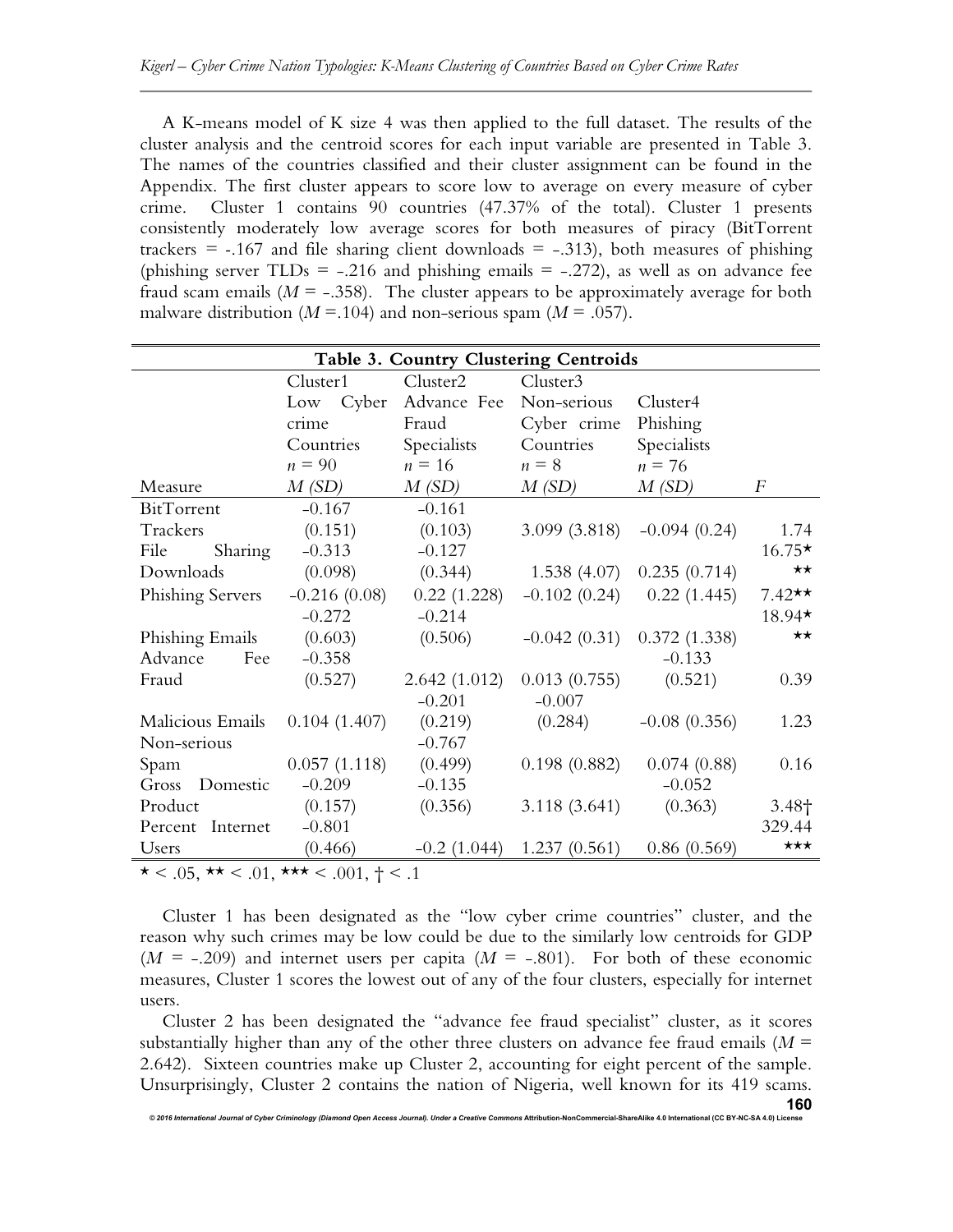

Refer to the Appendix for further details on which nations were allocated to this group. Cluster 2 also scores modestly above average for phishing server TLDs  $(M = .22)$ , but not phishing emails  $(M = -0.214)$ , perhaps indicating these countries have a small hand in this other categories of fraud as well. However, Cluster 2 scores somewhat low on BitTorrent trackers ( $M = -161$ ), file sharing client downloads ( $M = -127$ ), malicious emails ( $M = -161$ ) .201), and very low on non-serious spam ( $M = -0.767$ ), perhaps because so much of the cluster's spam is that of advance fee fraud.

Cluster 2 appears to be second only to Cluster 1 in being the lowest in GDP ( $M = -$ .135) and internet connectivity  $(M = -.2)$ . Advance fee fraud scams tend to be the least technically sophisticated types of cyber crimes. The low internet connectivity of this type of country may explain the tendency towards this form of serious, but less technically involved, cyber crime.

Cluster 3 scores the highest out of any of the four clusters on non-serious forms of cyber crime and hence has been labeled the "non-serious cyber crime countries" cluster. Non-serious cyber crimes here refer to digital piracy and regular email spam that is not otherwise classified as fraudulent or malicious. There are eight countries allocated to this cluster, and make up just four percent of the sample. Nations in this cluster include the United States, Canada, China, and Japan.

Cluster 3 is especially high in digital piracy activity, and by far has the most BitTorrent trackers ( $M = 3.099$ ) and file sharing client downloads ( $M = 1.538$ ). The cluster also scores the highest out of the other three on non-serious spam specialization  $(M = .198)$ , although the effect is not as pronounced as it is for piracy. The cluster scores about average for the other remaining measures of cyber crime, including phishing servers  $(M = -102)$ , phishing emails ( $M = -0.042$ ), advance fee fraud ( $M = 0.013$ ), and malware distribution ( $M = -0.007$ ).

Nations within this group are by far the wealthiest  $(M = 3.118)$  and most connected  $(M = 1.237)$ . With so many internet users, it makes sense that these nations would be a greater source of digital piracy. Wealthier nations would also make better targets for which to send spam to, in hopes of selling a product.

The last cluster is Cluster 4, which has tentatively been labeled the "phishing specialist countries" cluster. The cluster includes 76 nations, totaling forty percent of all countries tested. The cluster scores among the highest on both measures of phishing attacks, scoring equally as high as Cluster 2, the advance fee fraud cluster, in terms of phishing servers (*M*  $= .22, SD = 1.445$  and easily the highest in terms of being the source of the most phishing email attacks ( $M = .372$ ,  $SD = 1.338$ ). Although it should be noted that there is a large degree of variability among these phishing measures within the cluster that is not present as much in the other clusters, suggesting not all nations assigned to the Cluster 4 group are especially high in phishing. Nations assigned to this cluster include Russia and Brazil.

Cluster 4 scores about average in terms of BitTorrent trackers (*M* = -.094), advance fee fraud ( $M = -133$ ), malicious emails ( $M = -0.08$ ), and spam ( $M = 0.074$ ). However, these nations do indicate modestly high file sharing client downloads per capita (*M* = .235). Nations within this group have average GDP  $(M = -.052)$  and high internet connectivity  $(M = .86)$ , a high internet connectivity that is second only to the non-serious cyber crime countries of Cluster 3. Phishing schemes require more technical sophistication to carry out, and so it is intuitive that this cluster scores high on this measure.

ANOVA testing was also conducted to determine significant differences on each of the input variables between the 4 cluster categories. File sharing downloads ( $F = 16.75$ ,  $p \le$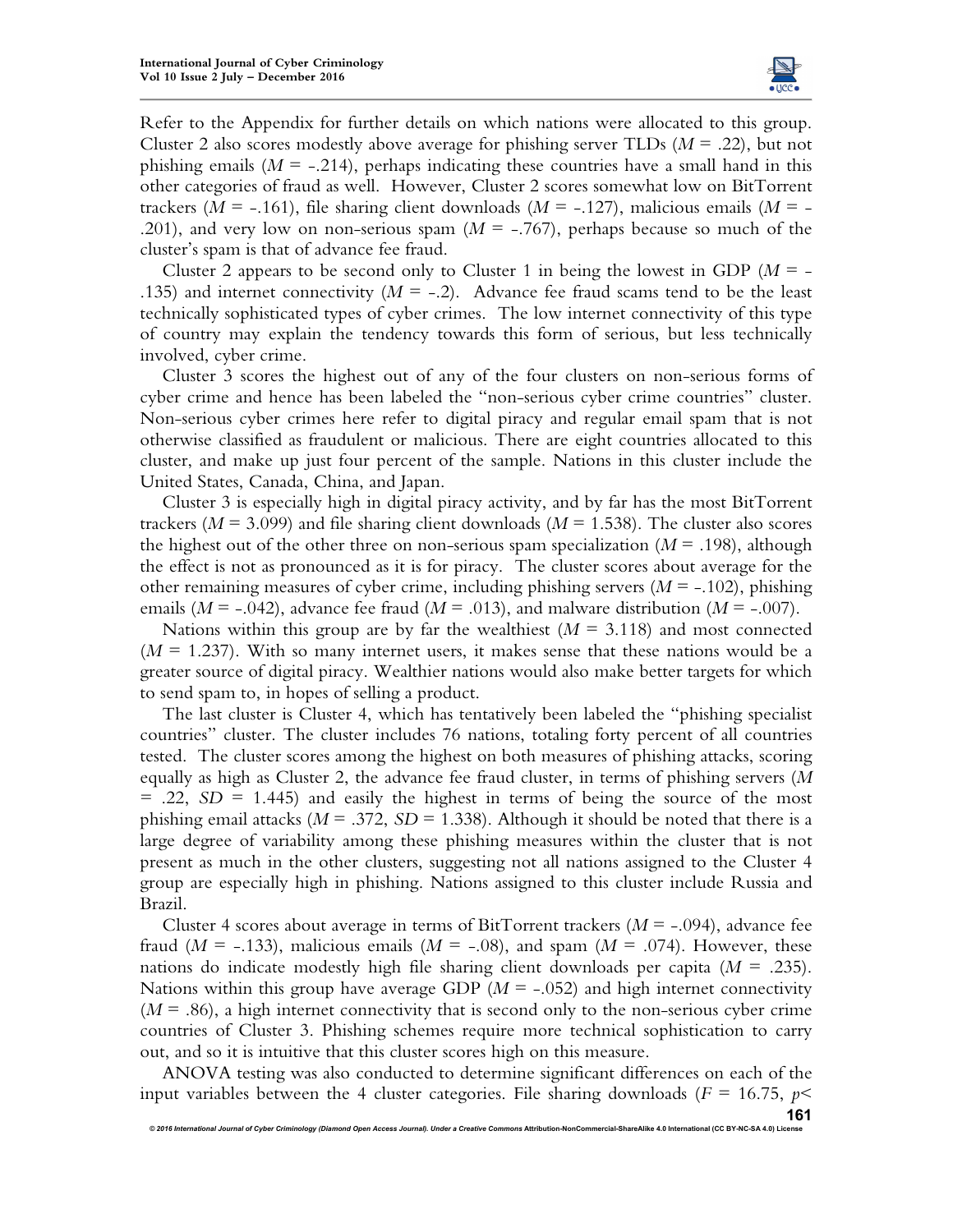.001), phishing servers ( $F = 7.42$ ,  $p < .01$ ) and phishing emails ( $F = 18.94$ ,  $p < .001$ ) were all found to significantly differ across the four clusters. The remaining cyber crime measures did not achieve significance. It is therefore stressed that caution should be exercised when interpreting the means for the remaining cyber crime measures. However, it should also be remembered that the purpose of significance is to generalize findings in a sample to the population at large, and with 190 countries in the sample and thus 95% of the entire population of nations on Earth, significance becomes less useful.

#### **Discussion and Conclusion**

The present research sought to build on prior reporting attempting to rank nations into categories based on cyber crime output. Previous research has investigated how the predictors at the national level can be used to explain cyber crime. The current findings expanded on this by partitioning individual nations into four different cluster categories.

K-means clustering was performed on approximately 95% of all the countries worldwide, or 190 out of 200 total. Nations were assigned to one of four clusters, including low cyber crime countries with low GDP and internet connectivity, advance fee fraud specialist nations, with modestly low connectivity; non-serious cyber crime nations, high in piracy and email spam and that were the wealthiest with the most internet users, and phishing specialist countries, also with high internet connectivity but average wealth.

The analyses for the current research were performed on data sources that have been used in previous studies on cyber crime. Some of the previous research used the same data sources only for different years (Kigerl, 2012; 2013), another used the same year of 2012 (Kigerl, 2016). The results of the clustering analysis help shed some light on the implications of the findings from prior studies using these datasets.

GDP and internet users per capita were non-cyber crime measures utilized for the present study because they had been highlighted as among the most important predictors of cyber crime in the context of these data sources. Internet use has been shown to consistently positively predict all cyber crime types. In the case of the present clustering analysis, the low cyber crime nations cluster possessed the lowest average internet use, which was not surprising.

However, the average internet connectivity score for advance fee fraud specialist cluster nations was slightly below average. Nations determined to have higher average phishing scam scores predictably also had higher average internet user scores. Previous research using these data sources did not seek to break fraudulent spam emails into these two distinct types of fraud, hence why the finding is new. Future research might seek to further examine how technological development can be used to predict differences in both advance fee fraud and phishing at the national level.

The centroid scores for GDP had similar implications as that of internet use. The low cyber crime cluster also had the lowest wealth. A previous investigation into this dataset, however, found GDP to be a negative predictor of fraud in general (Kigerl, 2016). Advance fee fraud nations presented with the second lowest GDP of the four clusters, although the average was very modestly low. Phishing specialist countries had average GDP scores. Again, some differences between these two types of fraud emerge once fraud is broken down into these two categories in such a way.

Advance fee fraud nations tended to be lower in GDP and internet use, as contrasted with phishing countries which tended to be higher on these dimensions. Again, the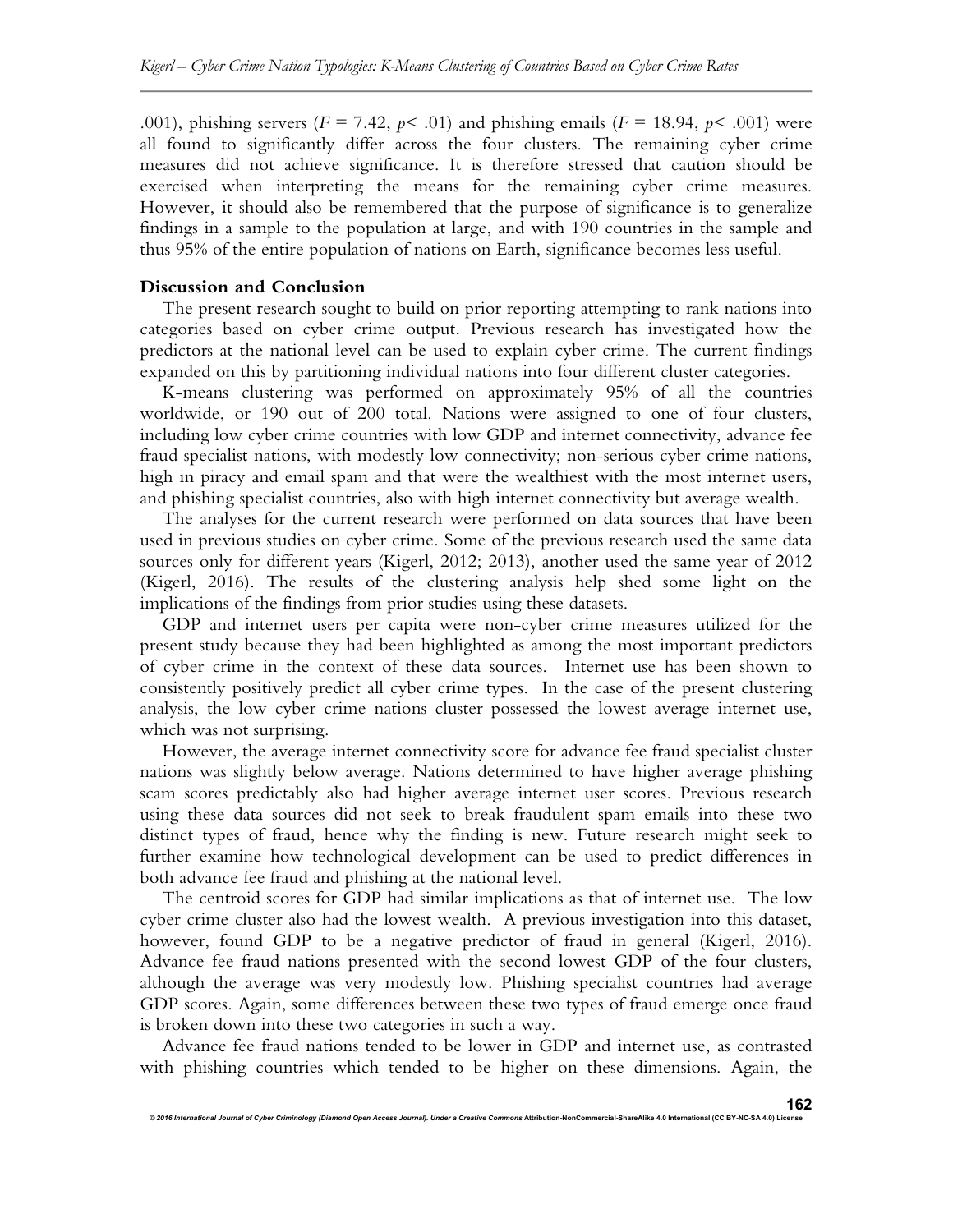

differences in technical sophistication required to carry out such crimes might explain the variation. Phishing usually relies on linking recipients to a website hosted on a server set up by the scammer, with a fillable form to capture credential goods presented on a webpage also written by the scammer or an accomplice. Advance fee fraud relies on almost exclusively social engineering tactics, rather than technical engineering.

Consistent with prior research on these data sources, GDP and internet use was very high in the non-serious cyber crimes clusters, where piracy and email spam scores were higher than the other cluster groups. Advance fee fraud may be more unusual a form of cyber crime than phishing, piracy, and spam. However, it should be noted that malware did not particularly stand out amongst any of the clusters found. Malware never scored any higher than .1 standard deviations above the average for any cluster over the rest. It cannot be concluded that there were any malware specialist countries.

This could be due to a lack of specialization for this type of cyber crime among nation states, or it could be a limitation of the measure of malware constructed for this analysis. Only 2.9% of the total email spam messages in the sample were identified to be malicious, although this number is not substantially lower than separate reporting suggesting 4.5% of all spam emails are malicious (Alt-N Technologies, 2013). While there was no convincing evidence that any nations specialize in malicious spam, it may be that some nations specialize in other types of malware distribution not accounted for here, such as botnet hosting and port scanning source countries.

It should also be mentioned that there was a relatively small number of non-serious cyber crime and advance fee fraud specialist nations, amounting to 4.21% and 8.42% of the total in the sample, respectively. It may be that a small number of countries account for a disproportionate amount of these forms of crime. There were almost twice as many advance fee fraud emails as phishing scam emails worldwide, yet only a small number of nations appear to account for the high advance fee fraud volume. As many as 40% of the nations were assigned to the cluster with above average phishing attacks, suggesting a broader number of countries might rely on this tactic.

#### **Limitations**

There are some limitations of the data sources that should be mentioned. Each of the spam email sources of cyber crime in the sample were geolocated to a country using that message's IP address. An IP address contained in an email can represent where the email was sent from. However, the originating IP address is rarely indicative of where the cyber criminals themselves reside. Instead, most spam is sent from botnet infected machines, managed by a botmaster or the spammer. It is estimated that 76% of spam originates from a botnet (Symantec, 2014). The nations that are identified to be the sources of spam are not intended to capture spammer residence, but rather where spammers choose to host their botnets.

The measure of malware also may be somewhat sparse. The most common attack vector for distributing malware via spam email is through a link to a website that performs a drive-by download and install of a malicious payload. The most common method for identifying an email as malicious in this way is to use a blacklist of known bad links. A number of blacklists were acquired for this research to construct the malware measure. However, not all sources that maintain blacklists retain de-listed websites. When a website is identified to be infected, it is either hosted by the cyber criminal or it is a legitimate website compromised by the cyber criminal. Once a website is no longer online, or once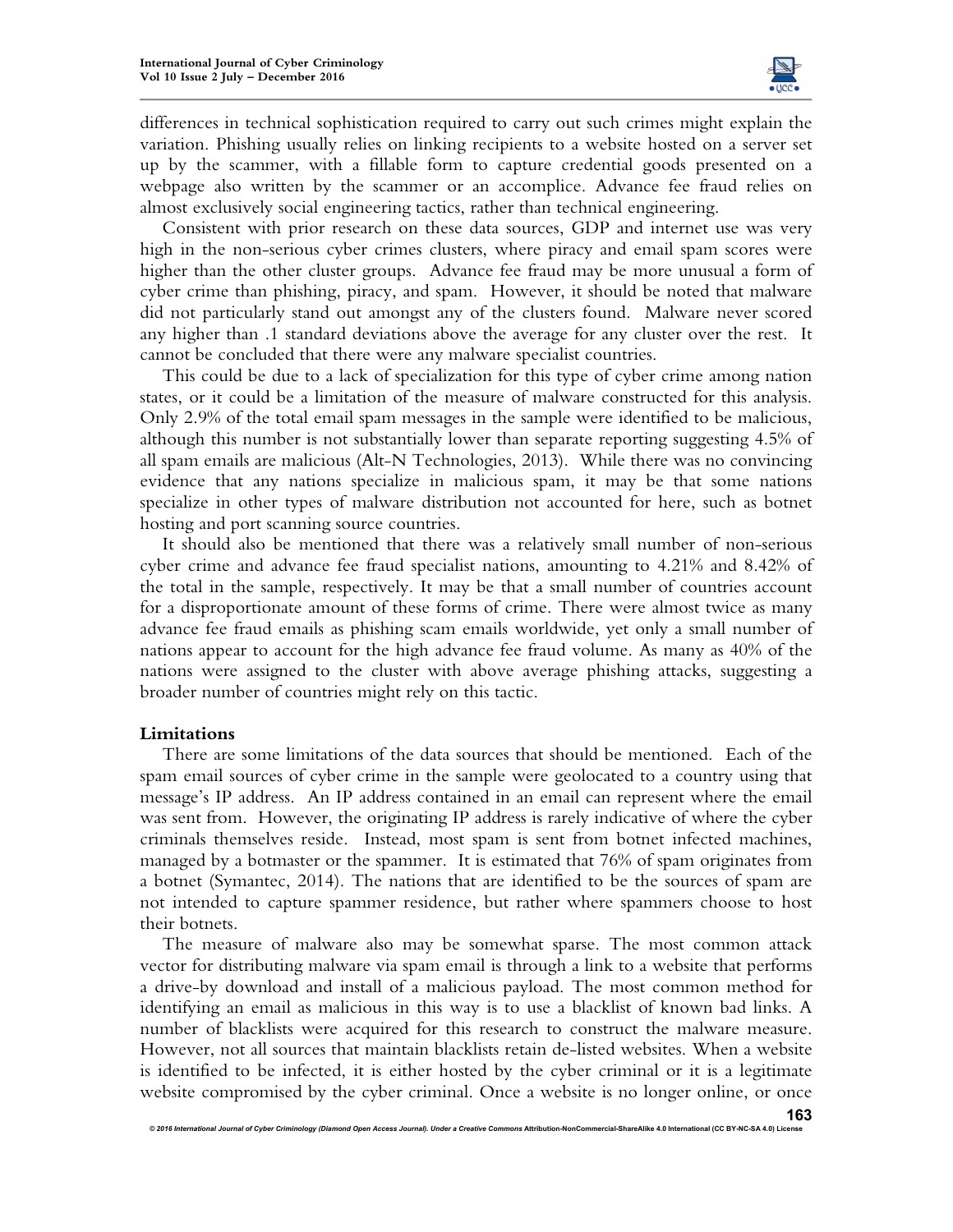an infected website is cleaned, it is taken off the blacklist. It was therefore not possible to be completely certain that a link found in an email was formerly on a blacklist but was removed by the time this research retrieved the blacklist database. There thus could be some sparseness in how many emails were identified to be malicious in this way, inflating the number of false negatives.

Finally, the two measures of piracy, that of BitTorrent tracking servers and file sharing client downloads, would only partially capture infringing activity. If a user engages in file sharing that is not infringing, then the activity cannot be classified as cyber crime. Present estimates of file sharing traffic indicate that most of it is infringing, with 78.1% of music traffic and 92.9% of television traffic being identified as unauthorized distribution of copyrighted goods (Price, 2013). It may be that the extra 10-20% of file sharing traffic that is not infringing systematically skews results that would otherwise be different. However, the two measures mostly capture infringing activity.

#### **Policy Implications**

Similar to how clustering techniques have been used for market segmentation of countries for better targeted advertising based on nation, so too can such techniques be used for other types of targeting, namely legal and law enforcement related pursuits. One of the greatest difficulties for law enforcement against cyber criminals is the international reach of a cyber offense, where attacks are not slowed by physical barriers such as national borders. Increased international cooperation is a solution to this problem.

However, international treaties are slow to be established and are also slow to be enforced. Broad sweeping cyber crime legislation might be more difficult to establish between nations and more complicated to write. Instead, targeted international treaties can focus only on certain nations based on their cluster category assignment and the type of cyber crime they are associated with. If the specific laws negotiated only pertained to the types of offenses the nation is assigned, then there would be a shorter list of laws to agree to, accelerating drafting of any bills and also increasing the chances of ratification. The targeted nature of the bills would also make them the most cost effective in terms of pursuing offenders.

While some of the offenses that are assigned to a nation are not committed by residents of those countries themselves, but instead can be routed through them, international cooperation is still important. The nation serving as the conduit for a cyber attack can still furnish help in tracking the offender down and identifying their true geographic location. As the attack is routed through the nation's own infrastructure and resources, acquiring their assistance with evidence would be beneficial.

#### **Future Research**

Future research might seek to explore the differences between advance fee fraud and phishing scams at the national level further. Some important differences were discovered in the present study between the two types of fraud that might suggest some different implications for how economic and technological related predictors could relate to the two in different ways. The website where the advance fee fraud training sample was acquired separated all messages into 48 different categories of fraud. Phishing scams could also be separated further into different categories. Future studies might break fraud down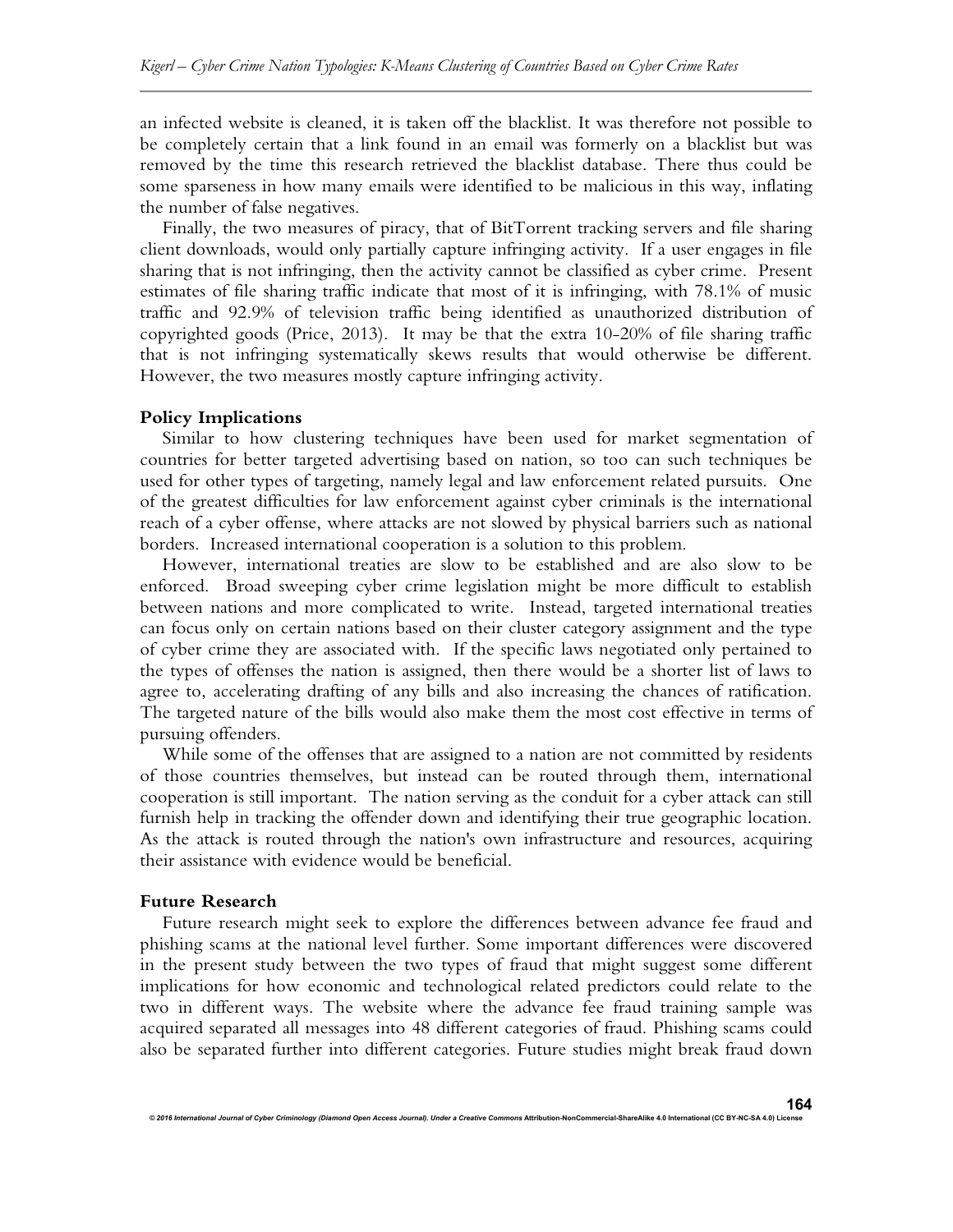

into more than two categories to examine how the different fraud types relate to the attributes of the given country of which such fraud originates from.

Malware could further be explored as well. Machine learning techniques similar to that used to classify fraud could be employed to create additional measures of malware. Metrics of malware present in contexts outside of email spam, such as botnet hosting and hacking attack source countries, could also be considered. The present research did not find enough convincing evidence that any nations specialize in malware. Alternate measures of malware could yield something different.

#### **References**

- Aalsma, M. C., & Lapsley, D. K. (2001). A typology of adolescent delinquency: Sex differences and implications for treatment. *Criminal Behaviour and Mental Health*, *11*(3), 173-191.
- Aaron & Rasmussen (2013). Global Phishing Survey: Trends and Domain Name Use in 2H2012. APWG, July-December 2012 report.
- Alt-N Technologies (2013). Internet threats trend report, April 2013. Retrieved from: http://static.altn.com/Collateral/Security-Threat-Trend-Reports/2013-Q1\_Email-Threat-Trend-Report.pdf.
- APWG (2014). Phishing activity trends report. APWG, 2<sup>nd</sup> quarter 2014. Retrieved from: https://docs.apwg.org/reports/apwg\_trends\_report\_q2\_2014.pdf
- Bureau of Intelligence and Research (July 29, 2009). Independent states in the world. U.S. Department of State. Retrieved from http://www.state.gov/s/inr/rls/4250.htm.
- Cavusgil, S. T., Kiyak, T., & Yeniyurt, S. (2004). Complementary approaches to preliminary foreign market opportunity assessment: Country clustering and country ranking. *Industrial Marketing Management*, *33*(7), 607-617.
- Choo, K. K. R. (2008). Organized crime groups in cyberspace: a typology. *Trends in organized crime*, *11*(3), 270-295.
- Conway, D. & White, J. M. (2012). Machine Learning for Email. Sebastopol, CA: O'Reilly Media.
- Cormack, G. V., & Lynam, T. R. (2007). Online supervised spam filter evaluation. *ACM Transactions on Information Systems (TOIS)*, *25*(3), 11.
- Cuevas, R., Kryczka, M., Cuevas, A., Kaune, S., Guerrero, C., & Rejaie, R. (2010). Is content publishing in BitTorrent altruistic or profit-driven? Co-NEXT '10 Proceedings of the 6th International Conference. ACM New York, NY, USA. ISBN: 978-1-4503-0448-1.
- Cyveillance (October, 2008). The cost of phishing: Understanding the true cost dynamics behind phishing attacks. A Cyveillance report.
- Envisional (January, 2011). Technical report: An estimate of infringing use of the internet. Technical report.
- Fawcett, T. (2004). ROC graphs: Notes and practical considerations for researchers. *Machine learning*, 31, 1-38.
- Fossi, M., Turner, D., Johnson, E., Mack, T., Adams, T., Blackbird, J., Entwisle, S., Graveland, B., McKinney, D., Mulcahy, J. & Wueest, C. (April, 2010). Symantec global internet security threat report. Symantec, 15.
- Gazet, A. (2010). Comparative analysis of various ransomware virii. *Journal in computer virology*, *6*(1), 77-90.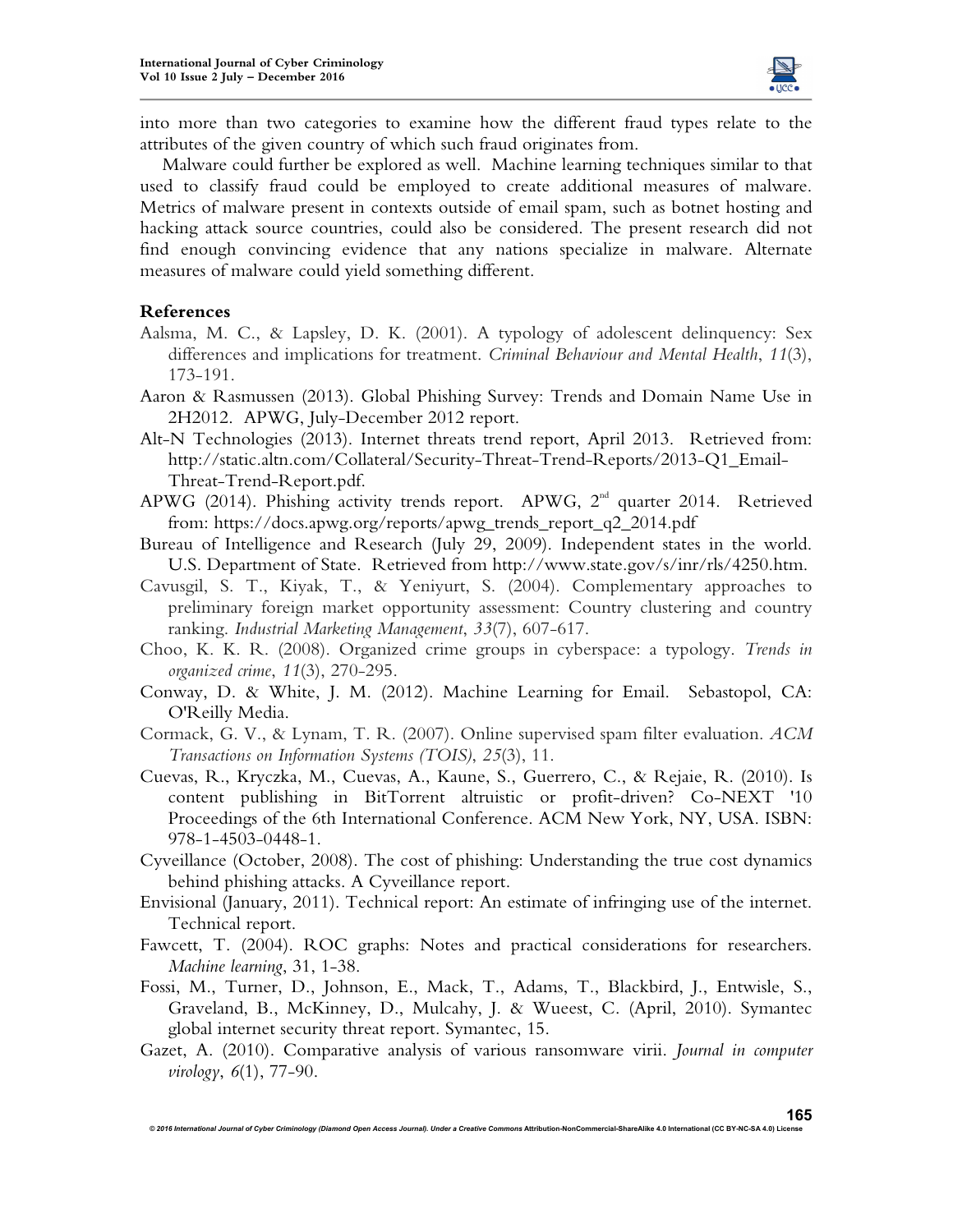Gudkova, D. (January, 2013). Kaspersky security bulletin: Spam evolution 2012. Securelist.

Hartigan, J. A. (1975). *Clustering algorithms*. New York, NY: Wiley, 1975.

- Kigerl, A. (2012). Routine activity theory and the determinants of high cyber crime countries. *Social Science Computer Review*, *30*(4), 470-486.
- Kigerl, A. (2013). Infringing nations: Predicting software piracy rates, BitTorrent tracker hosting, and p2p file sharing client downloads between countries. *International Journal of Cyber Criminology*, *7*(1), 62.
- Kigerl, A. (2016). *Routine Activity Theory and Malware, Fraud, and Spam at the National Level*. Unpublished manuscript.
- Kindsight (2012). Malware report Q2 2012. Kindsight Security Labs. Retrieved from https://www.kindsight.net/sites/default/files/Kindsight\_Security\_Labs-Q212\_Malware\_Report-final.pdf.
- Kohavi, R. (1995, August). A study of cross-validation and bootstrap for accuracy estimation and model selection. *Ijcai,* 14(2), 1137-1145.
- Lachhwani, V., & Ghose, S. (2012). Online information seeking for prescription drugs. *International Journal of Business and Systems Research*, *6*(1), 1-17.
- Leisch, F. (2005). flexclust: Flexible Cluster Algorithms. R package.
- Liaw, A., & Wiener, M. (2002). Classification and regression by random Forest. *R news*, *2*(3), 18-22.
- Ponemon (2013). *2013 Cost of cyber crime study*. United States. Ponemon Institute.
- Price, D. (2013). Sizing the piracy universe. *NetNames Envisional*, September, 2013.
- Project honey pot statistics (2016). Project Honey Pot. Retrieved from http://www.projecthoneypot.org/statistics.php on March 13, 2016.
- Rao, J. M., & Reiley, D. H. (2012). The economics of spam. *The Journal of Economic Perspectives, 26*(3), 87-110.
- Rosenberg, M. (June 14, 2010). The number of countries in the world. About.com. Retrieved from http://geography.about.com/cs/countries/a/numbercountries.htm.
- RSA (2014). 2013 A year in review: Fraud report.
- Spamhaus (2016). The World's Worst Botnet Countries. Spamhaus Blocklist database. Retrieved from https://www.spamhaus.org/statistics/botnet-cc.
- Stabek, A., Watters, P., & Layto, R. (2010, July). The seven scam types: mapping the terrain of cyber crime. In Cyber crime and Trustworthy Computing Workshop (CTC), 2010 Second (pp. 41-51). IEEE.
- Symantec (2014). Internet security threat report. 2013 Trends, 19.
- Terrill, W., Paoline, E. A., & Manning, P. K. (2003). Police culture and coercion. *Criminology*, *41*(4), 1003-1034.
- Ultrascan (2013). 419 advance fee fraud statistics 2013. Ultrascan Advanced Global Investigations.
- Ultrascan (2014). 419 advance fee fraud statistics 2013. Ultrascan Advanced Global Investigations. PRE-Release 1.5 Amsterdam, 23 July, 2014. Retrieved from: http://www.ultrascan-agi.com/public\_html/html/pdf\_files/Pre-Release-419\_Advance\_Fee\_Fraud\_Statistics\_2013-July-10-2014-NOT-FINAL-1.pdf.
- V.I. Labs (2014). Top 20 Countries for Software Piracy and License Misuse. Code Confidential: The V.i. Labs Blog. Retrieved from http://www.vilabs.com/newssection/code-confidential/top-20-countries-software-piracy-2014.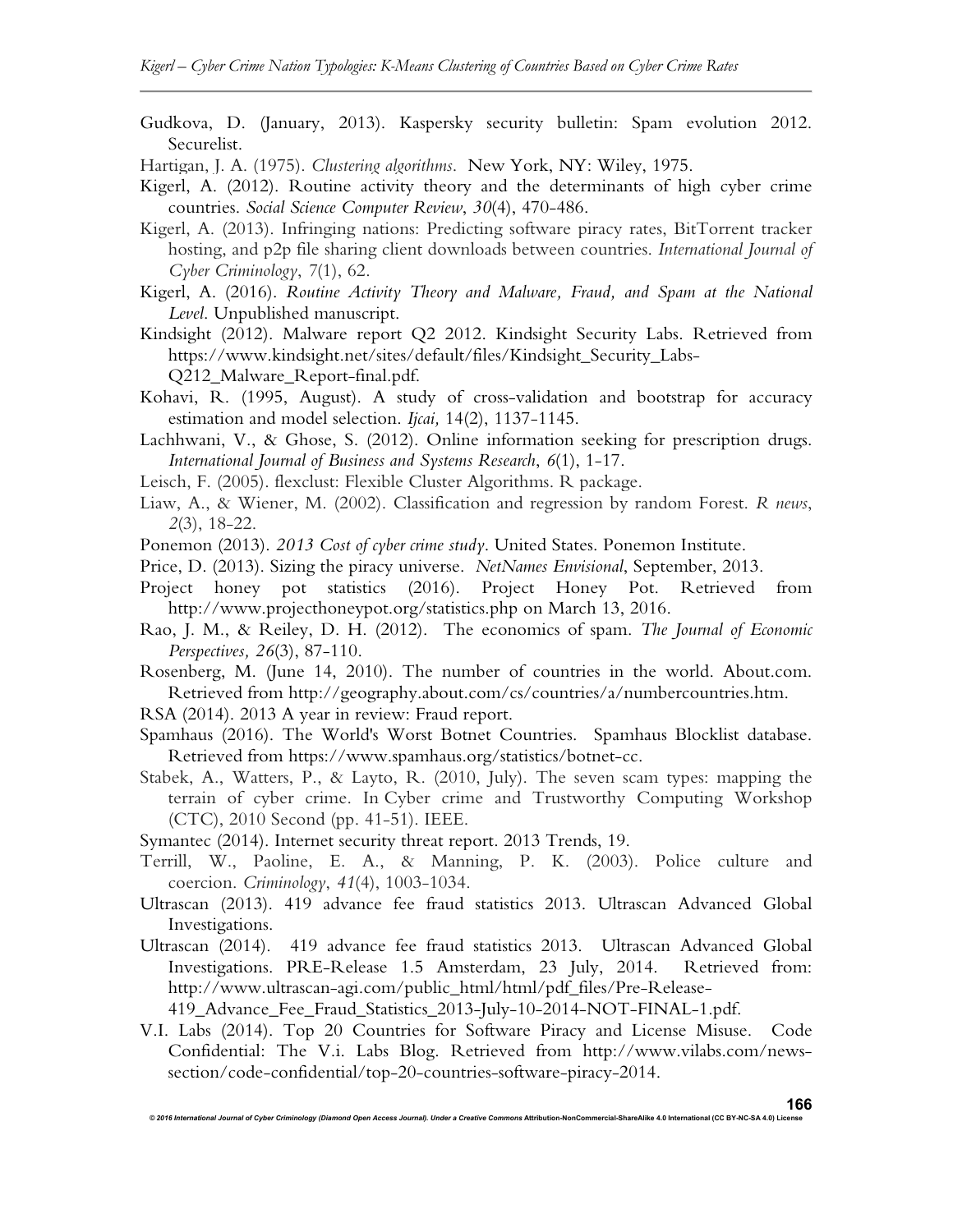

| Cluster 1             | Cluster 2            | List of Countries by Cluster Assignment<br>Cluster 3 | Cluster 4              |
|-----------------------|----------------------|------------------------------------------------------|------------------------|
| crime<br>Cyber<br>Low | Advance Fee          | Non-serious                                          | Phishing Specialists   |
| Countries             | Fraud                | Cyber<br>crime                                       |                        |
| $n = 90$              | Specialists          | Countries                                            | $n = 76$               |
|                       | $n\equiv 16$         | $n = 8$                                              |                        |
| Afghanistan           | <b>Barbados</b>      | Brunei                                               | Albania                |
| Algeria               | Benin                | Canada                                               | Andorra                |
|                       |                      |                                                      | Antigua<br>and         |
| Angola                | Burkina Faso<br>Côte | China                                                | Barbuda                |
| Bangladesh            | d'Ivoire             | France                                               | Argentina              |
| Belize                | Estonia              | Germany                                              | Armenia                |
| Bhutan                | Ghana                | Japan                                                | Australia              |
| Bolivia               | Iceland              | Netherlands                                          | Austria                |
| Botswana              | Italy                | <b>United States</b>                                 | Azerbaijan             |
| Burundi               | Jamaica              |                                                      | Bahamas                |
| Cambodia              | Kyrgyzstan           |                                                      | Bahrain                |
| Cameroon              | Malaysia             |                                                      | <b>Belarus</b>         |
| Cape Verde            | Nigeria              |                                                      | Belgium                |
| African<br>Central    |                      |                                                      |                        |
| Republic              | Paraguay             |                                                      | Bermuda                |
|                       |                      |                                                      | Bosnia<br>and          |
| Chad                  | Samoa                |                                                      | Herzegovina            |
| Comoros               | Tajikistan           |                                                      | <b>Brazil</b>          |
| Congo - Brazzaville   | Vanuatu              |                                                      | Bulgaria               |
| Congo - Kinshasa      |                      |                                                      | Chile                  |
| Cuba                  |                      |                                                      | Colombia               |
| Djibouti              |                      |                                                      | Costa Rica             |
| Dominican Republic    |                      |                                                      | Croatia                |
| Egypt                 |                      |                                                      | Cyprus                 |
| El Salvador           |                      |                                                      | Czech Republic         |
| Equatorial Guinea     |                      |                                                      | Denmark                |
| Eritrea               |                      |                                                      | Dominica               |
| Ethiopia              |                      |                                                      | Ecuador                |
| Fiji                  |                      |                                                      | Faroe Islands          |
| Gabon                 |                      |                                                      | Finland                |
| Gambia                |                      |                                                      | Greece                 |
| Georgia               |                      |                                                      | Grenada                |
| Guatemala             |                      |                                                      | Guyana                 |
| Guinea                |                      |                                                      | Hong Kong SAR<br>China |
|                       |                      |                                                      |                        |

## **Appendix**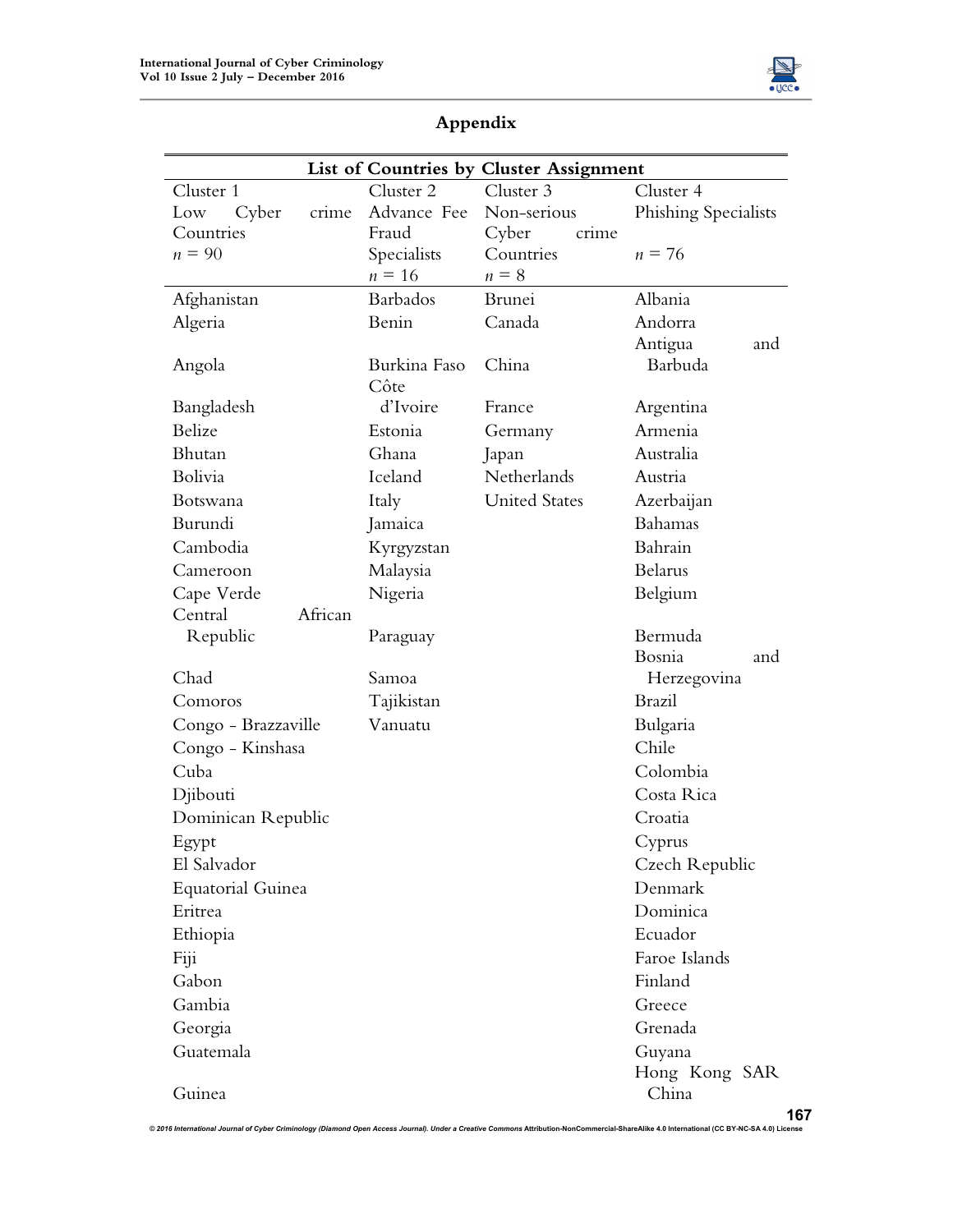| Haiti<br>Ireland               |            |  |
|--------------------------------|------------|--|
|                                |            |  |
| Honduras<br>Israel             |            |  |
| India<br>Kazakhstan            |            |  |
| Indonesia<br>Kuwait            |            |  |
| Latvia<br>Iran                 |            |  |
| Lebanon<br>Iraq                |            |  |
| Liechtenstein<br>Jordan        |            |  |
| Lithuania<br>Kenya             |            |  |
| Kiribati<br>Luxembourg         |            |  |
| Macau SAR China<br>Laos        |            |  |
| Macedonia<br>Lesotho           |            |  |
| Liberia<br>Malta               |            |  |
| Mexico<br>Madagascar           |            |  |
| Malawi<br>Montenegro           |            |  |
| Maldives<br>Morocco            |            |  |
| New Zealand<br>Mali            |            |  |
| Marshall Islands<br>Norway     |            |  |
| Mauritania<br>Oman             |            |  |
| Mauritius<br>Panama            |            |  |
| Poland<br>Micronesia           |            |  |
| Moldova<br>Portugal            |            |  |
| Puerto Rico<br>Mongolia        |            |  |
| Mozambique<br>Qatar            |            |  |
| Myanmar (Burma)<br>Romania     |            |  |
| Namibia<br>Russia              |            |  |
| Saint Kitts<br>Nevis           | and        |  |
| Nepal<br>Saint Lucia           |            |  |
| Nicaragua<br>Saint Vincent and |            |  |
| Niger<br>the Grenadines        |            |  |
| Saudi Arabia<br>Pakistan       |            |  |
| Palestinian Territories        | Serbia     |  |
| Papua New Guinea               | Seychelles |  |
| Peru                           | Singapore  |  |
| Slovakia<br>Philippines        |            |  |
| Rwanda<br>Slovenia             |            |  |
| South Korea<br>Senegal         |            |  |
| Sierra Leone<br>Spain          |            |  |
| Sweden<br>Solomon Islands      |            |  |
| Switzerland<br>South Africa    |            |  |
| Trinidad<br>Sri Lanka          | and        |  |